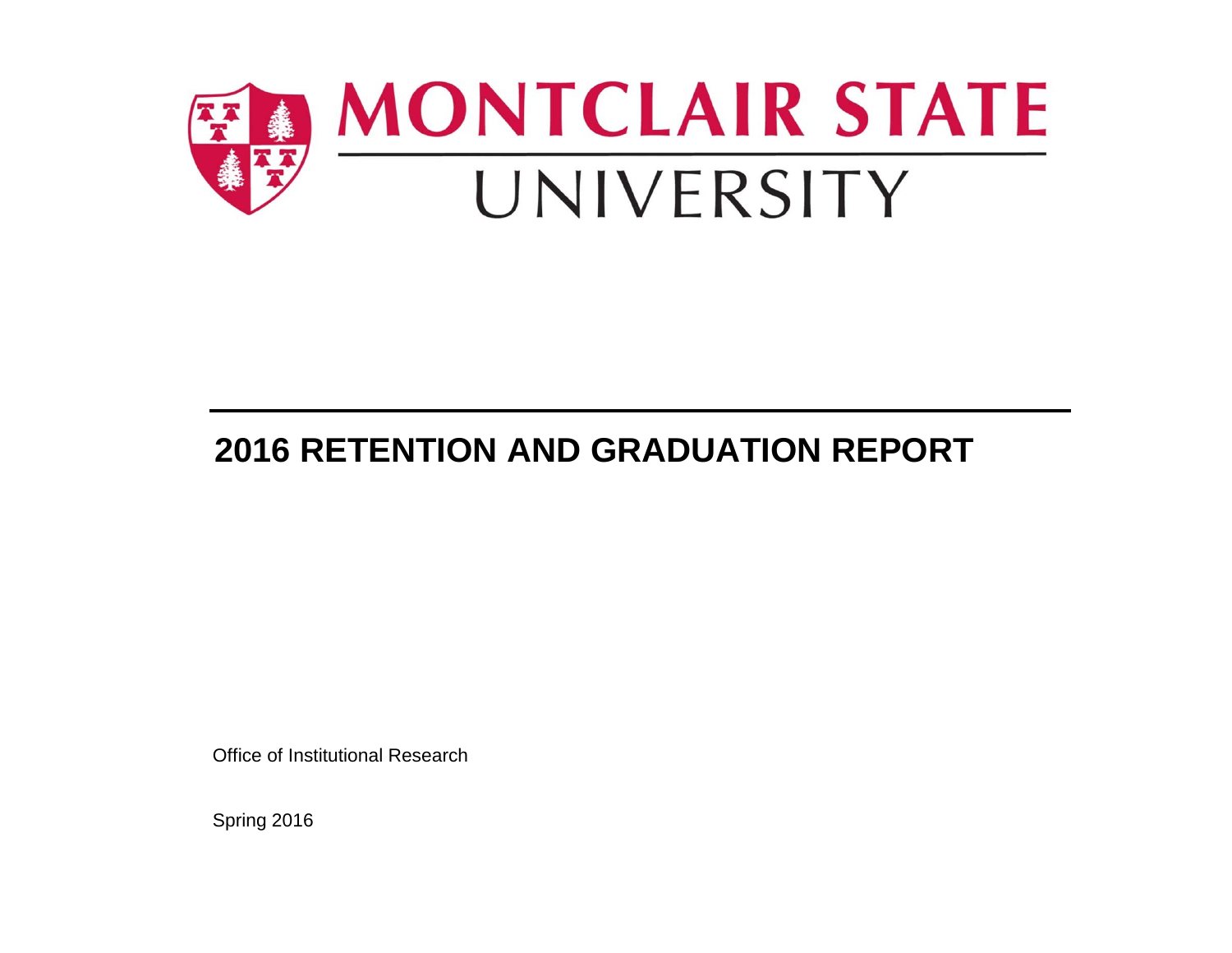### **TABLE 1: RETENTION AND GRADUATION RATES FOR FULL-TIME, FIRST TIME UNDERGRADUATE COHORTS ENTERING FALL 2005 TO FALL 2014 [1]**

|                              |                                                                  |                              | <b>RETENTION RATES</b>                                    |                              | <b>RETENTION &amp; CUMULATIVE GRADUATION RATES [2]</b> |                                                                                         |                                  |                                   |                                  |                                                                   |
|------------------------------|------------------------------------------------------------------|------------------------------|-----------------------------------------------------------|------------------------------|--------------------------------------------------------|-----------------------------------------------------------------------------------------|----------------------------------|-----------------------------------|----------------------------------|-------------------------------------------------------------------|
| <b>YEAR</b><br><b>COHORT</b> | <b>NUMBER IN</b><br><b>ENTERING</b><br><b>ENTERED COHORT [3]</b> | <b>SECOND</b><br><b>YEAR</b> | <b>PERCENT RETAINED TO</b><br><b>THIRD</b><br><b>YEAR</b> | <b>FOURTH</b><br><b>YEAR</b> | <b>PERCENT</b><br>4 YEARS                              | <b>PERCENT</b><br><b>GRADUATED RETAINED TO GRADUATED RETAINED TO</b><br><b>5TH YEAR</b> | <b>PERCENT</b><br><b>5 YEARS</b> | <b>PERCENT</b><br><b>6TH YEAR</b> | <b>PERCENT</b><br><b>6 YEARS</b> | <b>PERCENT</b><br><b>GRADUATED RETAINED TO</b><br><b>7TH YEAR</b> |
| 2005                         | 1,868                                                            | 81.3%                        | 71.9%                                                     | 68.1%                        | 34.0%                                                  | 33.7%                                                                                   | 57.4%                            | 8.6%                              | 62.3%                            | 3.1%                                                              |
| 2006                         | 2,017                                                            | 81.7%                        | 73.6%                                                     | 70.1%                        | 34.8%                                                  | 33.4%                                                                                   | 57.7%                            | 9.2%                              | 63.2%                            | 3.2%                                                              |
| 2007 [4]                     | 2,068                                                            | 81.9%                        | 73.7%                                                     | 69.9%                        | 34.4%                                                  | 34.1%                                                                                   | 57.9%                            | 9.4%                              | 63.4%                            | 3.7%                                                              |
| 2008 [4]                     | 2,257                                                            | 83.0%                        | 75.6%                                                     | 70.6%                        | 36.2%                                                  | 33.0%                                                                                   | 58.9%                            | 9.2%                              | 63.8%                            | 4.0%                                                              |
| 2009 [4]                     | 2,100                                                            | 81.2%                        | 73.3%                                                     | 70.0%                        | 36.0%                                                  | 32.0%                                                                                   | 60.0%                            | 7.6%                              | 65.6%                            | 2.5%                                                              |
| 2010 [4]                     | 2,169                                                            | 81.8%                        | 73.9%                                                     | 69.8%                        | 39.2%                                                  | 29.7%                                                                                   | 60.9%                            | 6.8%                              |                                  |                                                                   |
| 2011 [4]                     | 2,336                                                            | 81.7%                        | 72.5%                                                     | 69.3%                        | 42.3%                                                  | 26.5%                                                                                   |                                  |                                   |                                  |                                                                   |
| 2012 [4]                     | 2,202                                                            | 86.0%                        | 77.7%                                                     | 75.0%                        |                                                        |                                                                                         |                                  |                                   |                                  |                                                                   |
| 2013 [4]                     | 3,028                                                            | 81.4%                        | <b>73.0%</b>                                              |                              |                                                        |                                                                                         |                                  |                                   |                                  |                                                                   |
| 2014 [4]                     | 2,889                                                            | 83.2%                        |                                                           |                              |                                                        |                                                                                         |                                  |                                   |                                  |                                                                   |
| <b>Means</b>                 | 2,293                                                            | 82.3%                        | 73.9%                                                     | 70.3%                        | 36.7%                                                  | 31.8%                                                                                   | 58.8%                            | 8.5%                              | 63.7%                            | 3.3%                                                              |

[1] Sources: SURE/IPEDS Enrollment, Degree, and SSN Change file submissions. Retention rates exclude degree earners.

[2] Graduation rates correspond to those reported on the IPEDS Graduation Rate Survey (GRS).

[3] This is the Revised IPEDS GRS Cohort number, with exclusions (death, permanent disability, military service, foreign service, & church mission service) removed.

[4] Beginning in 2007, IPEDS tracks all full-time, first-time students, including those who enter with enough credits to be classified as sophomores or above.

 $\overline{P}$  = Our most recent retention and graduation rates.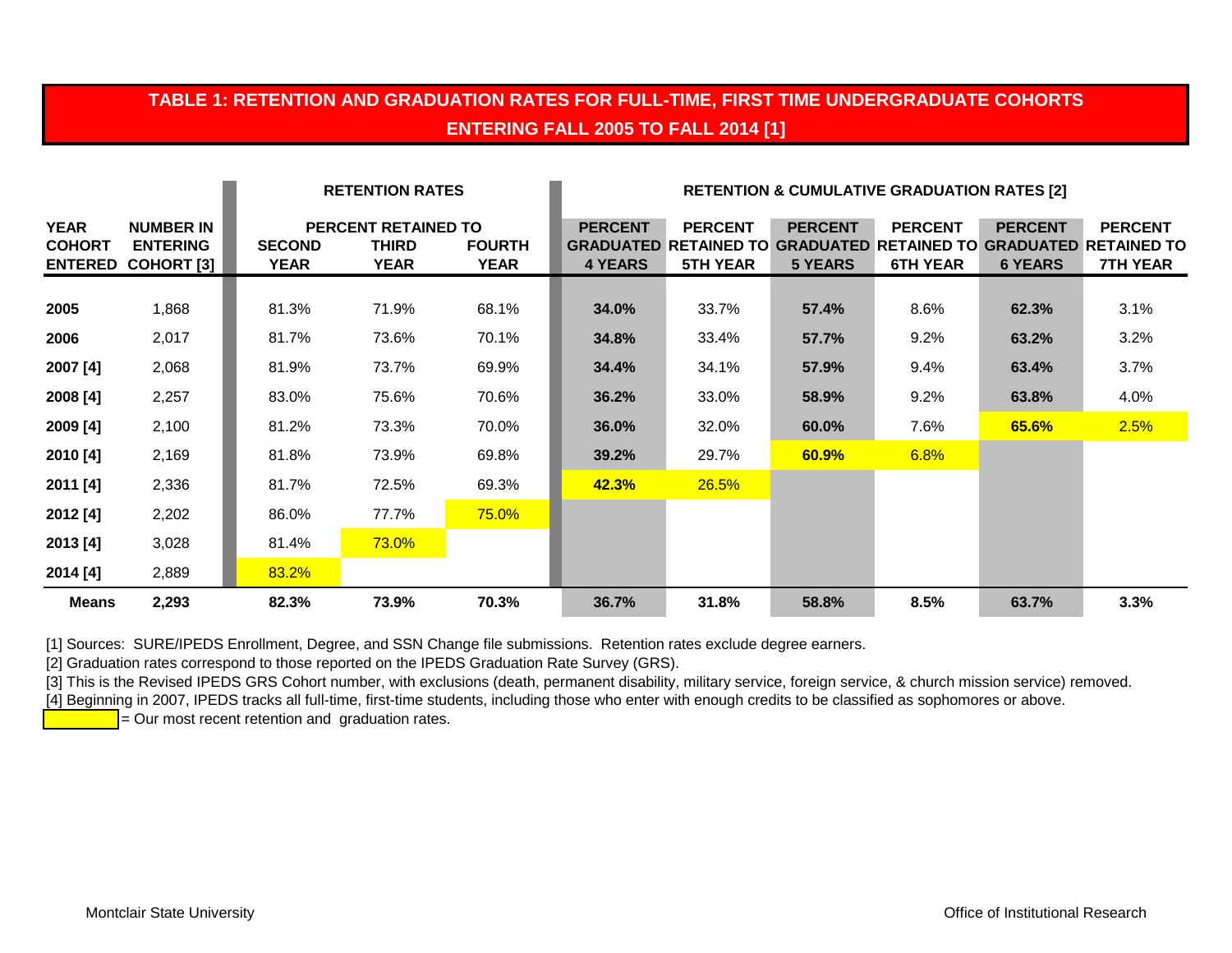### **TABLE 2: RETENTION AND GRADUATION RATES FOR FULL-TIME, FIRST TIME FRESHMAN COHORTS BY ADMISSIONS STATUS, FALL 2009 TO FALL 2014 [1]**

|                                       |                                                      |                              | <b>RETENTION RATES</b>                             |                              |                                  | <b>RETENTION &amp; CUMULATIVE GRADUATION RATES</b> |                                  |                                   |                                  |                                                                                                               |
|---------------------------------------|------------------------------------------------------|------------------------------|----------------------------------------------------|------------------------------|----------------------------------|----------------------------------------------------|----------------------------------|-----------------------------------|----------------------------------|---------------------------------------------------------------------------------------------------------------|
| YEAR &<br><b>ADMIT</b><br><b>TYPE</b> | <b>NUMBER IN</b><br><b>ENTERING</b><br><b>COHORT</b> | <b>SECOND</b><br><b>YEAR</b> | PERCENT RETAINED TO<br><b>THIRD</b><br><b>YEAR</b> | <b>FOURTH</b><br><b>YEAR</b> | <b>PERCENT</b><br><b>4 YEARS</b> | <b>PERCENT</b><br><b>5TH YEAR</b>                  | <b>PERCENT</b><br><b>5 YEARS</b> | <b>PERCENT</b><br><b>6TH YEAR</b> | <b>PERCENT</b><br><b>6 YEARS</b> | <b>PERCENT</b><br><b>GRADUATED RETAINED TO GRADUATED RETAINED TO GRADUATED RETAINED TO</b><br><b>7TH YEAR</b> |
| 2009                                  | 2,100                                                | 81.2%                        | 73.3%                                              | 70.0%                        | 36.0%                            | 32.0%                                              | 60.0%                            | 7.6%                              | 65.6%                            | 2.5%                                                                                                          |
| Regular                               | 1,818                                                | 81.2%                        | 73.4%                                              | 70.5%                        | 37.4%                            | 31.0%                                              | 61.1%                            | 7.0%                              | 66.2%                            | 2.4%                                                                                                          |
| <b>EOF</b>                            | 158                                                  | 80.4%                        | 70.9%                                              | 68.4%                        | 24.7%                            | 40.5%                                              | 51.3%                            | 12.0%                             | 59.5%                            | 5.7%                                                                                                          |
| Special                               | 124                                                  | 83.1%                        | 74.2%                                              | 64.5%                        | 30.6%                            | 36.3%                                              | 55.6%                            | 10.5%                             | 64.5%                            | 0.8%                                                                                                          |
| 2010                                  | 2,169                                                | 81.8%                        | 73.9%                                              | 69.8%                        | 39.2%                            | 29.7%                                              | 60.9%                            | 6.8%                              |                                  |                                                                                                               |
| Regular                               | 1,910                                                | 82.0%                        | 74.2%                                              | 70.3%                        | 40.8%                            | 28.8%                                              | 62.3%                            | 6.3%                              |                                  |                                                                                                               |
| <b>EOF</b>                            | 107                                                  | 85.0%                        | 75.7%                                              | 72.0%                        | 29.0%                            | 41.1%                                              | 57.0%                            | 10.3%                             |                                  |                                                                                                               |
| Special                               | 152                                                  | 77.0%                        | 67.8%                                              | 61.2%                        | 25.7%                            | 32.9%                                              | 45.4%                            | 10.5%                             |                                  |                                                                                                               |
| 2011                                  | 2,336                                                | 81.7%                        | 72.5%                                              | 69.3%                        | 42.3%                            | 26.5%                                              |                                  |                                   |                                  |                                                                                                               |
| Regular                               | 2,101                                                | 81.3%                        | 72.2%                                              | 69.3%                        | 42.5%                            | 26.5%                                              |                                  |                                   |                                  |                                                                                                               |
| <b>EOF</b>                            | 108                                                  | 88.0%                        | 77.8%                                              | 74.1%                        | 43.5%                            | 25.9%                                              |                                  |                                   |                                  |                                                                                                               |
| Special                               | 127                                                  | 82.7%                        | 73.2%                                              | 65.4%                        | 38.6%                            | 26.8%                                              |                                  |                                   |                                  |                                                                                                               |
| 2012                                  | 2,202                                                | 86.0%                        | 77.7%                                              | 75.0%                        |                                  |                                                    |                                  |                                   |                                  |                                                                                                               |
| Regular                               | 1,974                                                | 85.6%                        | 77.3%                                              | 74.5%                        |                                  |                                                    |                                  |                                   |                                  |                                                                                                               |
| <b>EOF</b>                            | 124                                                  | 91.9%                        | 86.3%                                              | 84.7%                        |                                  |                                                    |                                  |                                   |                                  |                                                                                                               |
| Special                               | 104                                                  | 87.5%                        | 76.0%                                              | 73.1%                        |                                  |                                                    |                                  |                                   |                                  |                                                                                                               |
| 2013                                  | 3,028                                                | 81.4%                        | <b>73.0%</b>                                       |                              |                                  |                                                    |                                  |                                   |                                  |                                                                                                               |
| Regular                               | 2,806                                                | 80.8%                        | 72.4%                                              |                              |                                  |                                                    |                                  |                                   |                                  |                                                                                                               |
| <b>EOF</b>                            | 126                                                  | 90.5%                        | 83.3%                                              |                              |                                  |                                                    |                                  |                                   |                                  |                                                                                                               |
| Special                               | 96                                                   | 88.5%                        | 76.0%                                              |                              |                                  |                                                    |                                  |                                   |                                  |                                                                                                               |
| 2014                                  | 2,889                                                | 83.2%                        |                                                    |                              |                                  |                                                    |                                  |                                   |                                  |                                                                                                               |
| Regular                               | 2,654                                                | 83.1%                        |                                                    |                              |                                  |                                                    |                                  |                                   |                                  |                                                                                                               |
| <b>EOF</b>                            | 119                                                  | 89.1%                        |                                                    |                              |                                  |                                                    |                                  |                                   |                                  |                                                                                                               |
| Special                               | 116                                                  | 78.4%                        |                                                    |                              |                                  |                                                    |                                  |                                   |                                  |                                                                                                               |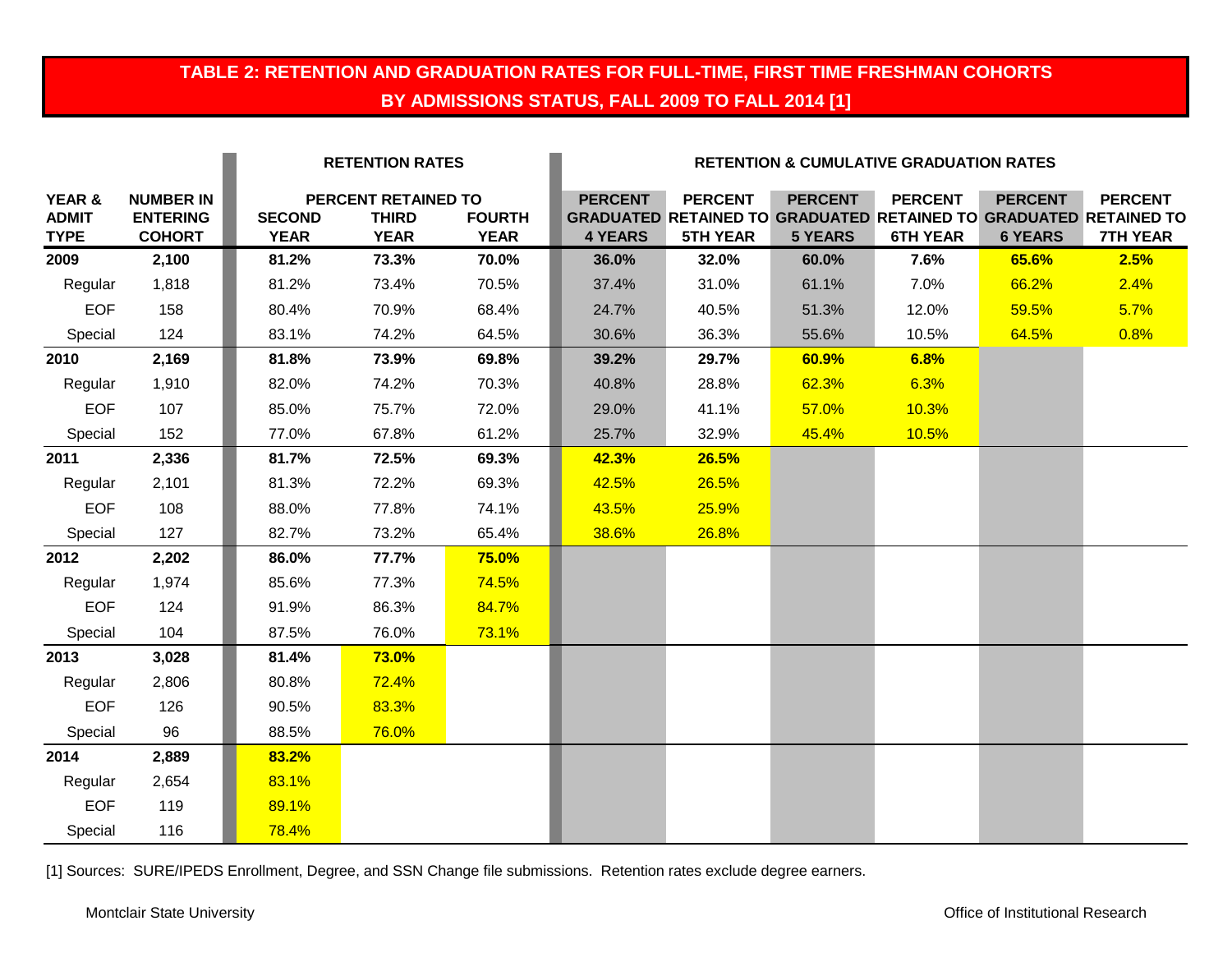### **TABLE 3: RETENTION AND GRADUATION RATES FOR FULL-TIME, FIRST TIME FRESHMAN COHORTS BY SEX, FALL 2009 TO FALL 2014 [1]**

|                                        |                                                      |                              | <b>RETENTION RATES</b>                                    |                              |                                  |                                   |                                  | <b>RETENTION &amp; CUMULATIVE GRADUATION RATES</b> |                                  |                                                                                                               |
|----------------------------------------|------------------------------------------------------|------------------------------|-----------------------------------------------------------|------------------------------|----------------------------------|-----------------------------------|----------------------------------|----------------------------------------------------|----------------------------------|---------------------------------------------------------------------------------------------------------------|
| <b>YEAR</b><br><b>ENTERED</b><br>& SEX | <b>NUMBER IN</b><br><b>ENTERING</b><br><b>COHORT</b> | <b>SECOND</b><br><b>YEAR</b> | <b>PERCENT RETAINED TO</b><br><b>THIRD</b><br><b>YEAR</b> | <b>FOURTH</b><br><b>YEAR</b> | <b>PERCENT</b><br><b>4 YEARS</b> | <b>PERCENT</b><br><b>5TH YEAR</b> | <b>PERCENT</b><br><b>5 YEARS</b> | <b>PERCENT</b><br><b>6TH YEAR</b>                  | <b>PERCENT</b><br><b>6 YEARS</b> | <b>PERCENT</b><br><b>GRADUATED RETAINED TO GRADUATED RETAINED TO GRADUATED RETAINED TO</b><br><b>7TH YEAR</b> |
| 2009                                   | 2,100                                                | 81.2%                        | 73.3%                                                     | 70.0%                        | 36.0%                            | 32.0%                             | 60.0%                            | 7.6%                                               | 65.6%                            | 2.5%                                                                                                          |
| Female                                 | 1,284                                                | 84.0%                        | 77.1%                                                     | 74.6%                        | 41.9%                            | 30.8%                             | 66.3%                            | 6.0%                                               | 70.8%                            | 2.5%                                                                                                          |
| Male                                   | 816                                                  | 76.8%                        | 67.3%                                                     | 62.6%                        | 26.8%                            | 33.8%                             | 50.1%                            | 10.2%                                              | 57.4%                            | 2.6%                                                                                                          |
| 2010                                   | 2,169                                                | 81.8%                        | 73.9%                                                     | 69.8%                        | 39.2%                            | 29.7%                             | 60.9%                            | 6.8%                                               |                                  |                                                                                                               |
| Female                                 | 1,248                                                | 83.1%                        | 75.9%                                                     | 71.9%                        | 43.8%                            | 28.2%                             | 65.1%                            | 6.2%                                               |                                  |                                                                                                               |
| Male                                   | 921                                                  | 80.1%                        | 71.1%                                                     | 66.9%                        | 33.0%                            | 31.7%                             | 55.0%                            | 7.7%                                               |                                  |                                                                                                               |
| 2011                                   | 2,336                                                | 81.7%                        | 72.5%                                                     | 69.3%                        | 42.3%                            | 26.5%                             |                                  |                                                    |                                  |                                                                                                               |
| Female                                 | 1,427                                                | 84.4%                        | 75.8%                                                     | 72.7%                        | 48.3%                            | 24.6%                             |                                  |                                                    |                                  |                                                                                                               |
| Male                                   | 909                                                  | 77.4%                        | 67.4%                                                     | 64.0%                        | 32.9%                            | 29.5%                             |                                  |                                                    |                                  |                                                                                                               |
| 2012                                   | 2,202                                                | 86.0%                        | 77.7%                                                     | 75.0%                        |                                  |                                   |                                  |                                                    |                                  |                                                                                                               |
| Female                                 | 1,431                                                | 87.1%                        | 79.4%                                                     | 76.5%                        |                                  |                                   |                                  |                                                    |                                  |                                                                                                               |
| Male                                   | 771                                                  | 83.9%                        | 74.7%                                                     | 72.2%                        |                                  |                                   |                                  |                                                    |                                  |                                                                                                               |
| 2013                                   | 3,028                                                | 81.4%                        | $73.0\%$                                                  |                              |                                  |                                   |                                  |                                                    |                                  |                                                                                                               |
| Female                                 | 1,891                                                | 82.3%                        | <b>74.9%</b>                                              |                              |                                  |                                   |                                  |                                                    |                                  |                                                                                                               |
| Male                                   | 1,137                                                | 79.9%                        | 69.8%                                                     |                              |                                  |                                   |                                  |                                                    |                                  |                                                                                                               |
| 2014                                   | 2,889                                                | 83.2%                        |                                                           |                              |                                  |                                   |                                  |                                                    |                                  |                                                                                                               |
| Female                                 | 1,814                                                | 85.3%                        |                                                           |                              |                                  |                                   |                                  |                                                    |                                  |                                                                                                               |
| Male                                   | 1,075                                                | 79.6%                        |                                                           |                              |                                  |                                   |                                  |                                                    |                                  |                                                                                                               |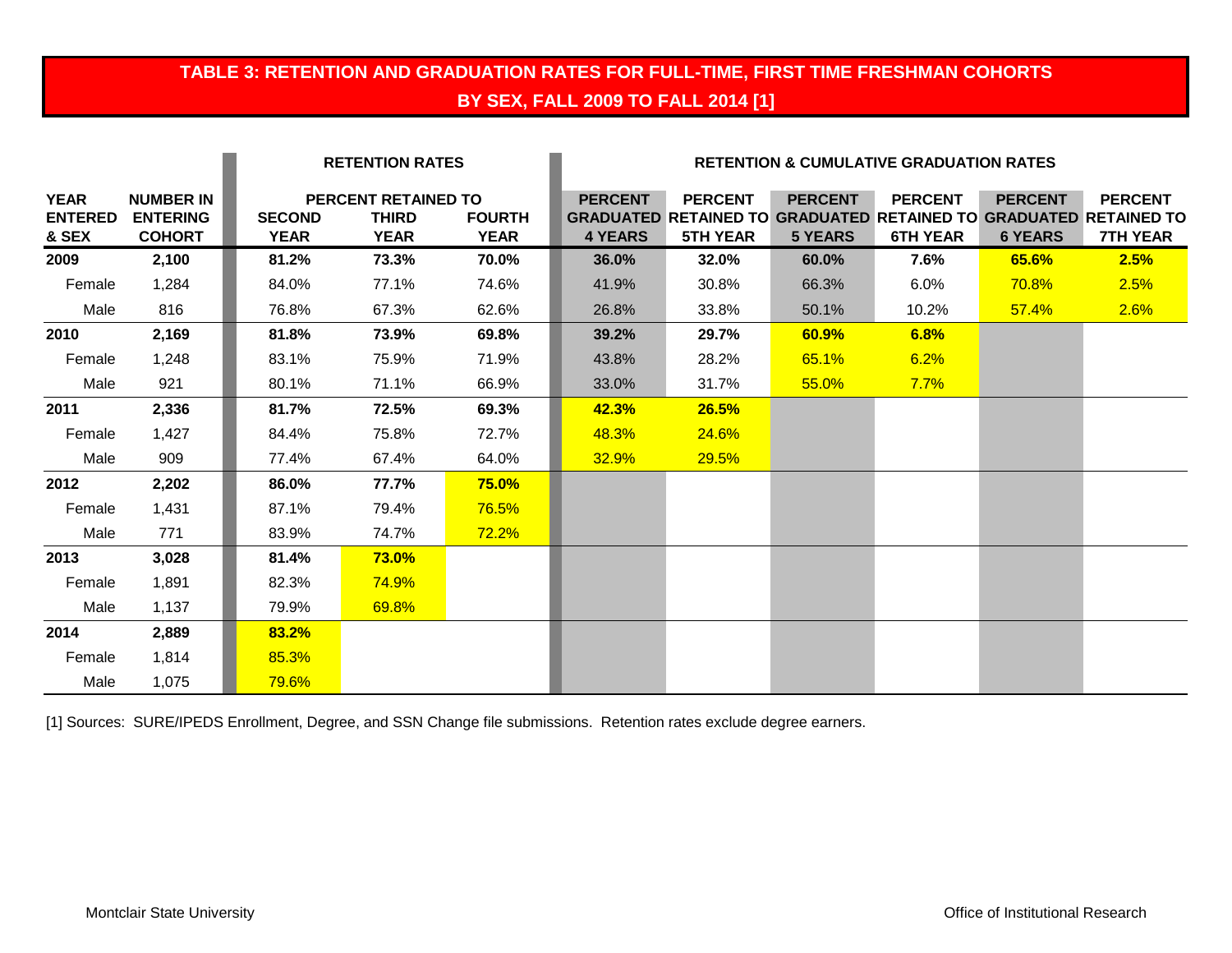### **TABLE 4: RETENTION AND GRADUATION RATES FOR FULL-TIME, FIRST TIME FRESHMAN COHORTS BY RACE/ETHNICITY/U.S. RESIDENCY, FALL 2009 TO FALL 2014 [1]**

|                                  |                                                      |                              | <b>RETENTION RATES</b>                             |                              |                                  |                                                                                                        |                                  | <b>RETENTION &amp; CUMULATIVE GRADUATION RATES</b> |                                  |                                   |
|----------------------------------|------------------------------------------------------|------------------------------|----------------------------------------------------|------------------------------|----------------------------------|--------------------------------------------------------------------------------------------------------|----------------------------------|----------------------------------------------------|----------------------------------|-----------------------------------|
| YEAR &<br>RACE/<br><b>ETHNIC</b> | <b>NUMBER IN</b><br><b>ENTERING</b><br><b>COHORT</b> | <b>SECOND</b><br><b>YEAR</b> | PERCENT RETAINED TO<br><b>THIRD</b><br><b>YEAR</b> | <b>FOURTH</b><br><b>YEAR</b> | <b>PERCENT</b><br><b>4 YEARS</b> | <b>PERCENT</b><br>GRADUATED RETAINED TO GRADUATED RETAINED TO GRADUATED RETAINED TO<br><b>5TH YEAR</b> | <b>PERCENT</b><br><b>5 YEARS</b> | <b>PERCENT</b><br><b>6TH YEAR</b>                  | <b>PERCENT</b><br><b>6 YEARS</b> | <b>PERCENT</b><br><b>7TH YEAR</b> |
| 2009                             | 2,100                                                | 81.2%                        | 73.3%                                              | 70.0%                        | 36.0%                            | 32.0%                                                                                                  | 60.0%                            | 7.6%                                               | 65.6%                            | 2.5%                              |
| Internat'l                       | 29                                                   | 89.7%                        | 86.2%                                              | 79.3%                        | 55.2%                            | 24.1%                                                                                                  | 72.4%                            | 3.4%                                               | 75.9%                            | 0.0%                              |
| Hispanic                         | 404                                                  | 80.9%                        | 70.3%                                              | 68.1%                        | 30.2%                            | 35.1%                                                                                                  | 54.0%                            | 10.4%                                              | 59.7%                            | 5.4%                              |
| AmInd/NtAl                       | 4                                                    | 100.0%                       | 75.0%                                              | 75.0%                        | 50.0%                            | 0.0%                                                                                                   | 75.0%                            | 0.0%                                               | 75.0%                            | 0.0%                              |
| Asian                            | 125                                                  | 80.8%                        | 72.8%                                              | 65.6%                        | 36.0%                            | 32.8%                                                                                                  | 61.6%                            | 6.4%                                               | 66.4%                            | 2.4%                              |
| Black/AfAm                       | 176                                                  | 75.6%                        | 68.8%                                              | 67.0%                        | 28.4%                            | 31.8%                                                                                                  | 52.8%                            | 9.1%                                               | 58.5%                            | 2.3%                              |
| NatHa/Pacl                       | 3                                                    | 66.7%                        | 66.7%                                              | 66.7%                        | 0.0%                             | 66.7%                                                                                                  | 33.3%                            | 33.3%                                              | 33.3%                            | 0.0%                              |
| White                            | 1,069                                                | 82.8%                        | 75.5%                                              | 72.0%                        | 39.6%                            | 31.2%                                                                                                  | 63.1%                            | 7.3%                                               | 69.1%                            | 1.9%                              |
| Multiracial                      | 18                                                   | 72.2%                        | 55.6%                                              | 50.0%                        | 33.3%                            | 16.7%                                                                                                  | 44.4%                            | 0.0%                                               | 44.4%                            | 5.6%                              |
| Unknown                          | 272                                                  | 79.0%                        | 72.1%                                              | 68.8%                        | 34.2%                            | 32.0%                                                                                                  | 60.3%                            | 5.1%                                               | 65.1%                            | 1.1%                              |
| 2010                             | 2,169                                                | 81.8%                        | 73.9%                                              | 69.8%                        | 39.2%                            | 29.7%                                                                                                  | 60.9%                            | 6.8%                                               |                                  |                                   |
| Internat'l                       | 37                                                   | 67.6%                        | 64.9%                                              | 67.6%                        | 40.5%                            | 24.3%                                                                                                  | 54.1%                            | 5.4%                                               |                                  |                                   |
| Hispanic                         | 429                                                  | 81.1%                        | 73.2%                                              | 69.2%                        | 34.0%                            | 31.7%                                                                                                  | 55.5%                            | 8.2%                                               |                                  |                                   |
| AmInd/NtAI                       | $\mathbf 0$                                          | $\sim$                       | $\sim$                                             | $\sim$                       | $\mathbf{u}$                     | $\overline{\phantom{a}}$                                                                               | $\frac{1}{2}$                    | $\left  \frac{1}{2} \right $                       |                                  |                                   |
| Asian                            | 128                                                  | 85.9%                        | 78.1%                                              | 75.0%                        | 40.6%                            | 30.5%                                                                                                  | 61.7%                            | 11.7%                                              |                                  |                                   |
| Black/AfAm                       | 185                                                  | 81.1%                        | 70.8%                                              | 65.9%                        | 31.4%                            | 35.1%                                                                                                  | 56.8%                            | 8.1%                                               |                                  |                                   |
| NatHa/Pacl                       | 5                                                    | 40.0%                        | 40.0%                                              | 40.0%                        | 0.0%                             | 40.0%                                                                                                  | 40.0%                            | 0.0%                                               |                                  |                                   |
| White                            | 1,079                                                | 82.7%                        | 74.8%                                              | 71.1%                        | 43.0%                            | 27.8%                                                                                                  | 65.2%                            | 4.8%                                               |                                  |                                   |
| Multiracial                      | 66                                                   | 77.3%                        | 66.7%                                              | 57.6%                        | 33.3%                            | 22.7%                                                                                                  | 47.0%                            | 7.6%                                               |                                  |                                   |
| Unknown                          | 240                                                  | 82.1%                        | 75.0%                                              | 69.2%                        | 38.8%                            | 32.5%                                                                                                  | 58.8%                            | 10.0%                                              |                                  |                                   |
| 2011                             | 2,336                                                | 81.7%                        | 72.5%                                              | 69.3%                        | 42.3%                            | 26.5%                                                                                                  |                                  |                                                    |                                  |                                   |
| Internat'l                       | 30                                                   | 83.3%                        | 83.3%                                              | 83.3%                        | 56.7%                            | 26.7%                                                                                                  |                                  |                                                    |                                  |                                   |
| Hispanic                         | 508                                                  | 83.5%                        | 74.0%                                              | 71.1%                        | 39.8%                            | 31.1%                                                                                                  |                                  |                                                    |                                  |                                   |
| AmInd/NtAI                       | $\mathbf 0$                                          | $\mathbb{Z}^{\mathbb{Z}}$    | $\mathbb{Z}^2$                                     | $\sim$                       | $\frac{1}{2}$                    | $\sim$                                                                                                 |                                  |                                                    |                                  |                                   |
| Asian                            | 113                                                  | 85.8%                        | 72.6%                                              | 66.4%                        | 42.5%                            | 24.8%                                                                                                  |                                  |                                                    |                                  |                                   |
| Black/AfAm                       | 214                                                  | 82.2%                        | 70.1%                                              | 66.4%                        | 37.9%                            | 28.5%                                                                                                  |                                  |                                                    |                                  |                                   |
| NatHa/Pacl                       | 5                                                    | 80.0%                        | 60.0%                                              | 60.0%                        | 40.0%                            | 20.0%                                                                                                  |                                  |                                                    |                                  |                                   |
| White                            | 1,189                                                | 81.3%                        | 72.4%                                              | 69.6%                        | 43.7%                            | 24.6%                                                                                                  |                                  |                                                    |                                  |                                   |
| Multiracial                      | 94                                                   | 74.5%                        | 68.1%                                              | 64.9%                        | 31.9%                            | 31.9%                                                                                                  |                                  |                                                    |                                  |                                   |
| Unknown                          | 183                                                  | 79.2%                        | 72.7%                                              | 68.3%                        | 48.1%                            | 21.9%                                                                                                  |                                  |                                                    |                                  |                                   |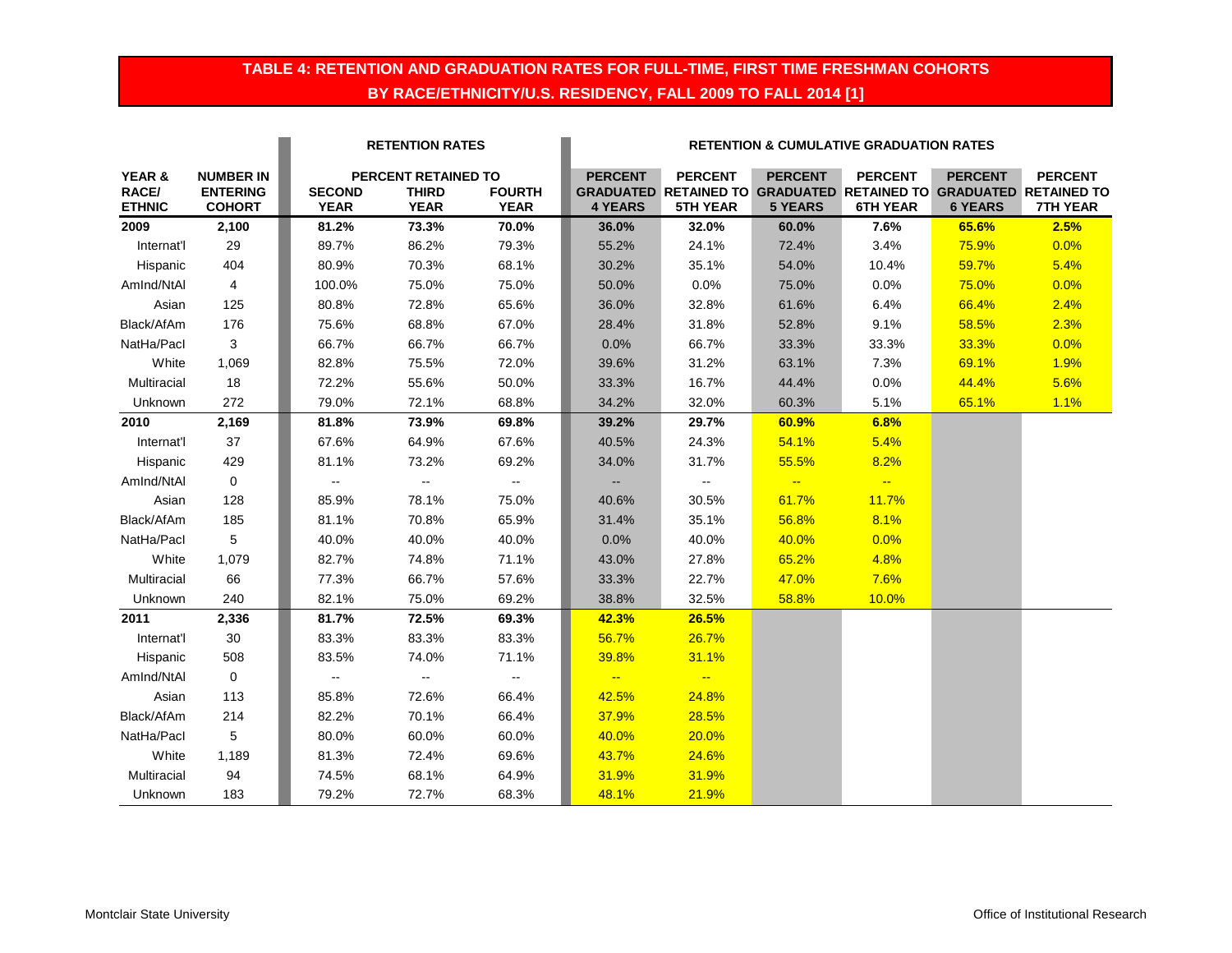|                                  |                                                      |                              | <b>RETENTION RATES</b>                             |                              |                                  |                                                                                                               |                                  | <b>RETENTION &amp; CUMULATIVE GRADUATION RATES</b> |                                  |                                   |
|----------------------------------|------------------------------------------------------|------------------------------|----------------------------------------------------|------------------------------|----------------------------------|---------------------------------------------------------------------------------------------------------------|----------------------------------|----------------------------------------------------|----------------------------------|-----------------------------------|
| YEAR &<br>RACE/<br><b>ETHNIC</b> | <b>NUMBER IN</b><br><b>ENTERING</b><br><b>COHORT</b> | <b>SECOND</b><br><b>YEAR</b> | PERCENT RETAINED TO<br><b>THIRD</b><br><b>YEAR</b> | <b>FOURTH</b><br><b>YEAR</b> | <b>PERCENT</b><br><b>4 YEARS</b> | <b>PERCENT</b><br><b>GRADUATED RETAINED TO GRADUATED RETAINED TO GRADUATED RETAINED TO</b><br><b>5TH YEAR</b> | <b>PERCENT</b><br><b>5 YEARS</b> | <b>PERCENT</b><br><b>6TH YEAR</b>                  | <b>PERCENT</b><br><b>6 YEARS</b> | <b>PERCENT</b><br><b>7TH YEAR</b> |
| 2012                             | 2,202                                                | 86.0%                        | 77.7%                                              | 75.0%                        |                                  |                                                                                                               |                                  |                                                    |                                  |                                   |
| Internat'l                       | 21                                                   | 66.7%                        | 66.7%                                              | 57.1%                        |                                  |                                                                                                               |                                  |                                                    |                                  |                                   |
| Hispanic                         | 487                                                  | 89.9%                        | 83.6%                                              | 79.5%                        |                                  |                                                                                                               |                                  |                                                    |                                  |                                   |
| AmInd/NtAI                       | $\overline{1}$                                       | 100.0%                       | 0.0%                                               | 0.0%                         |                                  |                                                                                                               |                                  |                                                    |                                  |                                   |
| Asian                            | 113                                                  | 89.4%                        | 81.4%                                              | 79.6%                        |                                  |                                                                                                               |                                  |                                                    |                                  |                                   |
| Black/AfAm                       | 201                                                  | 83.6%                        | 74.1%                                              | 70.1%                        |                                  |                                                                                                               |                                  |                                                    |                                  |                                   |
| NatHa/Pacl                       | $\overline{2}$                                       | 100.0%                       | 50.0%                                              | 50.0%                        |                                  |                                                                                                               |                                  |                                                    |                                  |                                   |
| White                            | 1,179                                                | 85.4%                        | 76.5%                                              | 74.2%                        |                                  |                                                                                                               |                                  |                                                    |                                  |                                   |
| Multiracial                      | 124                                                  | 83.1%                        | 75.0%                                              | 74.2%                        |                                  |                                                                                                               |                                  |                                                    |                                  |                                   |
| Unknown                          | 74                                                   | 81.1%                        | 73.0%                                              | 71.6%                        |                                  |                                                                                                               |                                  |                                                    |                                  |                                   |
| 2013                             | 3,028                                                | 81.4%                        | <b>73.0%</b>                                       |                              |                                  |                                                                                                               |                                  |                                                    |                                  |                                   |
| Internat'l                       | 43                                                   | 76.7%                        | 72.1%                                              |                              |                                  |                                                                                                               |                                  |                                                    |                                  |                                   |
| Hispanic                         | 683                                                  | 82.4%                        | 74.4%                                              |                              |                                  |                                                                                                               |                                  |                                                    |                                  |                                   |
| AmInd/NtAl                       | $\overline{a}$                                       | 50.0%                        | 50.0%                                              |                              |                                  |                                                                                                               |                                  |                                                    |                                  |                                   |
| Asian                            | 174                                                  | 79.9%                        | 69.5%                                              |                              |                                  |                                                                                                               |                                  |                                                    |                                  |                                   |
| Black/AfAm                       | 293                                                  | 83.3%                        | 73.4%                                              |                              |                                  |                                                                                                               |                                  |                                                    |                                  |                                   |
| NatHa/Pacl                       | $\overline{4}$                                       | 100.0%                       | 75.0%                                              |                              |                                  |                                                                                                               |                                  |                                                    |                                  |                                   |
| White                            | 1,436                                                | 80.2%                        | 72.4%                                              |                              |                                  |                                                                                                               |                                  |                                                    |                                  |                                   |
| Multiracial                      | 114                                                  | 82.5%                        | 68.4%                                              |                              |                                  |                                                                                                               |                                  |                                                    |                                  |                                   |
| Unknown                          | 279                                                  | 84.6%                        | 76.3%                                              |                              |                                  |                                                                                                               |                                  |                                                    |                                  |                                   |
| 2014                             | 2,889                                                | 83.2%                        |                                                    |                              |                                  |                                                                                                               |                                  |                                                    |                                  |                                   |
| Internat'l                       | 40                                                   | 72.5%                        |                                                    |                              |                                  |                                                                                                               |                                  |                                                    |                                  |                                   |
| Hispanic                         | 716                                                  | 83.7%                        |                                                    |                              |                                  |                                                                                                               |                                  |                                                    |                                  |                                   |
| AmInd/NtAl                       | $\overline{2}$                                       | 100.0%                       |                                                    |                              |                                  |                                                                                                               |                                  |                                                    |                                  |                                   |
| Asian                            | <b>160</b>                                           | 84.4%                        |                                                    |                              |                                  |                                                                                                               |                                  |                                                    |                                  |                                   |
| Black/AfAm                       | 328                                                  | 86.6%                        |                                                    |                              |                                  |                                                                                                               |                                  |                                                    |                                  |                                   |
| NatHa/Pacl                       | $\overline{7}$                                       | 57.1%                        |                                                    |                              |                                  |                                                                                                               |                                  |                                                    |                                  |                                   |
| White                            | 1,275                                                | 83.0%                        |                                                    |                              |                                  |                                                                                                               |                                  |                                                    |                                  |                                   |
| Multiracial                      | 91                                                   | 76.9%                        |                                                    |                              |                                  |                                                                                                               |                                  |                                                    |                                  |                                   |
| Unknown                          | 270                                                  | 82.2%                        |                                                    |                              |                                  |                                                                                                               |                                  |                                                    |                                  |                                   |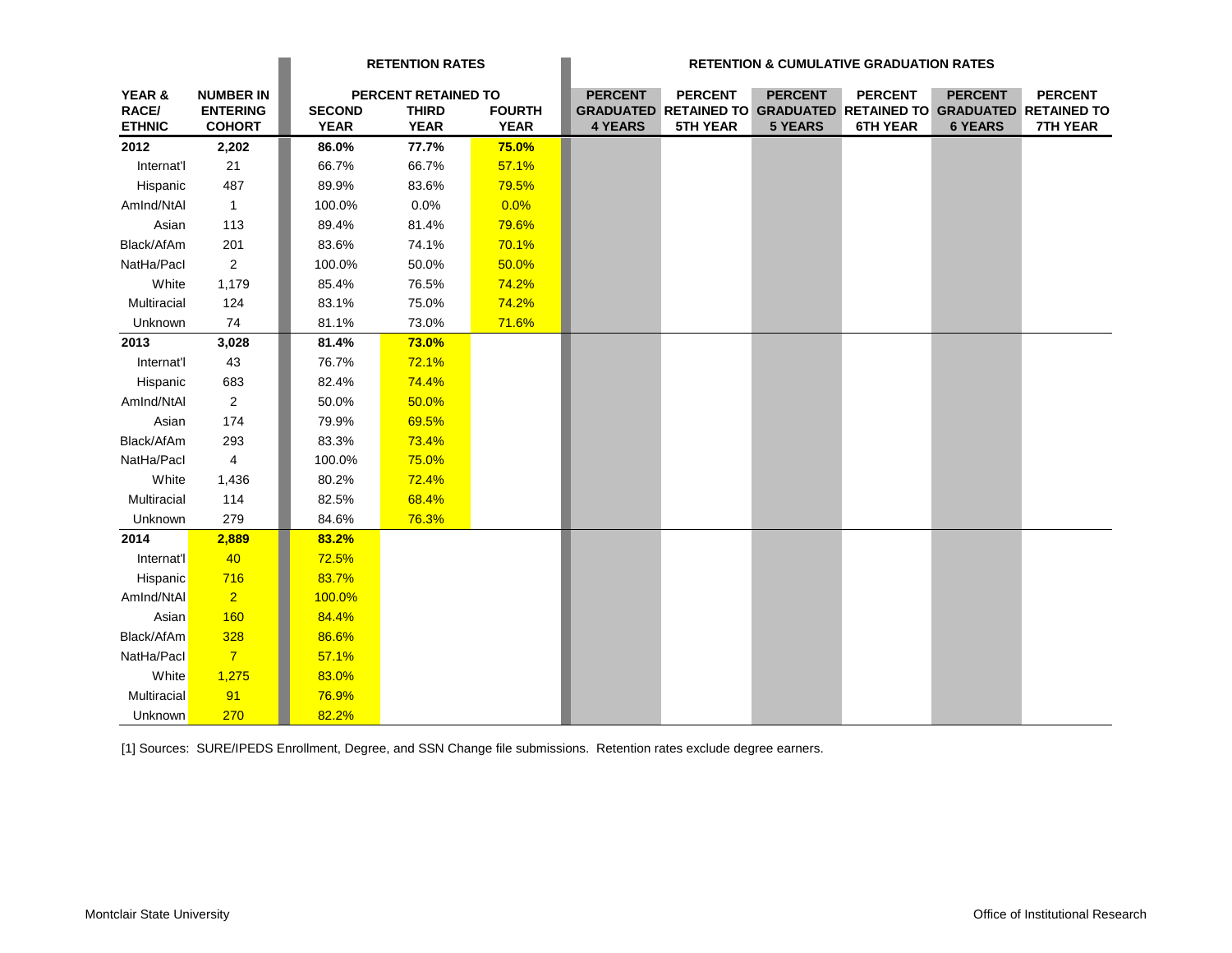### **TABLE 5: RETENTION AND GRADUATION RATES FOR FULL-TIME, FIRST TIME UNDERGRADUATES BY RACE/ETHNICITY AND SEX, FALL 2009 [1]**

|                                             |                                                      |                              | <b>RETENTION RATES</b>                                    |                              | <b>RETENTION &amp; CUMULATIVE GRADUATION RATES</b> |                                                                                                        |                                  |                                   |                                  |                                   |
|---------------------------------------------|------------------------------------------------------|------------------------------|-----------------------------------------------------------|------------------------------|----------------------------------------------------|--------------------------------------------------------------------------------------------------------|----------------------------------|-----------------------------------|----------------------------------|-----------------------------------|
| <b>YEAR &amp;</b><br>RACE/<br><b>ETHNIC</b> | <b>NUMBER IN</b><br><b>ENTERING</b><br><b>COHORT</b> | <b>SECOND</b><br><b>YEAR</b> | <b>PERCENT RETAINED TO</b><br><b>THIRD</b><br><b>YEAR</b> | <b>FOURTH</b><br><b>YEAR</b> | <b>PERCENT</b><br><b>4 YEARS</b>                   | <b>PERCENT</b><br>GRADUATED RETAINED TO GRADUATED RETAINED TO GRADUATED RETAINED TO<br><b>5TH YEAR</b> | <b>PERCENT</b><br><b>5 YEARS</b> | <b>PERCENT</b><br><b>6TH YEAR</b> | <b>PERCENT</b><br><b>6 YEARS</b> | <b>PERCENT</b><br><b>7TH YEAR</b> |
| 2009                                        | 2,100                                                | 81.2%                        | 73.3%                                                     | 70.0%                        | 36.0%                                              | 32.0%                                                                                                  | 60.0%                            | 7.6%                              | 65.6%                            | 2.5%                              |
| Internat'l                                  | 29                                                   | 89.7%                        | 86.2%                                                     | 79.3%                        | 55.2%                                              | 24.1%                                                                                                  | 72.4%                            | 3.4%                              | 75.9%                            | $0.0\%$                           |
| Female                                      | 21                                                   | 95.2%                        |                                                           | 76.2%                        | 57.1%                                              | 19.0%                                                                                                  | 71.4%                            | 0.0%                              | 71.4%                            | 0.0%                              |
| Male                                        | 8                                                    | 75.0%                        | 90.5%<br>75.0%                                            |                              | 50.0%                                              | 37.5%                                                                                                  | 75.0%                            | 12.5%                             | 87.5%                            | 0.0%                              |
|                                             | 404                                                  | 80.9%                        | 70.3%                                                     | 87.5%                        | 30.2%                                              |                                                                                                        | 54.0%                            | 10.4%                             |                                  | 5.4%                              |
| Hispanic<br>Female                          | 266                                                  | 82.7%                        | 72.2%                                                     | 68.1%<br>71.8%               | 36.1%                                              | 35.1%<br>32.3%                                                                                         | 58.6%                            | 10.2%                             | 59.7%                            | 5.3%                              |
| Male                                        | 138                                                  | 77.5%                        | 66.7%                                                     | 60.9%                        | 18.8%                                              | 40.6%                                                                                                  | 44.9%                            | 10.9%                             | 64.3%<br>50.7%                   | 5.8%                              |
| AmInd/NtAI                                  | $\overline{4}$                                       |                              |                                                           |                              |                                                    |                                                                                                        |                                  |                                   |                                  |                                   |
|                                             |                                                      | 100.0%<br>100.0%             | 75.0%<br>66.7%                                            | 75.0%<br>66.7%               | 50.0%                                              | 0.0%                                                                                                   | 75.0%<br>66.7%                   | 0.0%<br>0.0%                      | 75.0%                            | 0.0%                              |
| Female<br>Male                              | 3<br>$\mathbf{1}$                                    | 100.0%                       | 100.0%                                                    | 100.0%                       | 33.3%                                              | 0.0%                                                                                                   |                                  | 0.0%                              | 66.7%<br>100.0%                  | 0.0%                              |
|                                             |                                                      |                              |                                                           |                              | 100.0%                                             | 0.0%                                                                                                   | 100.0%                           |                                   |                                  | 0.0%                              |
| Asian                                       | 125                                                  | 80.8%                        | 72.8%                                                     | 65.6%                        | 36.0%                                              | 32.8%                                                                                                  | 61.6%                            | 6.4%                              | 66.4%                            | 2.4%                              |
| Female                                      | 69                                                   | 89.9%                        | 84.1%                                                     | 76.8%                        | 40.6%                                              | 39.1%                                                                                                  | 72.5%                            | 7.2%                              | 76.8%                            | 2.9%                              |
| Male                                        | 56                                                   | 69.6%                        | 58.9%                                                     | 51.8%                        | 30.4%                                              | 25.0%                                                                                                  | 48.2%                            | 5.4%                              | 53.6%                            | 1.8%                              |
| Black/AfAm                                  | 176                                                  | 75.6%                        | 68.8%                                                     | 67.0%                        | 28.4%                                              | 31.8%                                                                                                  | 52.8%                            | 9.1%                              | 58.5%                            | 2.3%                              |
| Female                                      | 110                                                  | 75.5%                        | 70.9%                                                     | 69.1%                        | 31.8%                                              | 32.7%                                                                                                  | 58.2%                            | 5.5%                              | 62.7%                            | 1.8%                              |
| Male                                        | 66                                                   | 75.8%                        | 65.2%                                                     | 63.6%                        | 22.7%                                              | 30.3%                                                                                                  | 43.9%                            | 15.2%                             | 51.5%                            | 3.0%                              |
| NatHa/Pacl                                  | 3                                                    | 66.7%                        | 66.7%                                                     | 66.7%                        | 0.0%                                               | 66.7%                                                                                                  | 33.3%                            | 33.3%                             | 33.3%                            | 0.0%                              |
| Female                                      | 1                                                    | 100.0%                       | 100.0%                                                    | 100.0%                       | 0.0%                                               | 100.0%                                                                                                 | 100.0%                           | 0.0%                              | 100.0%                           | 0.0%                              |
| Male                                        | $\overline{2}$                                       | 50.0%                        | 50.0%                                                     | 50.0%                        | 0.0%                                               | 50.0%                                                                                                  | 0.0%                             | 50.0%                             | 0.0%                             | 0.0%                              |
| White                                       | 1,069                                                | 82.8%                        | 75.5%                                                     | 72.0%                        | 39.6%                                              | 31.2%                                                                                                  | 63.1%                            | 7.3%                              | 69.1%                            | 1.9%                              |
| Female                                      | 638                                                  | 85.4%                        | 79.5%                                                     | 76.2%                        | 46.1%                                              | 28.8%                                                                                                  | 69.7%                            | 4.5%                              | 73.7%                            | 1.7%                              |
| Male                                        | 431                                                  | 78.9%                        | 69.6%                                                     | 65.9%                        | 29.9%                                              | 34.8%                                                                                                  | 53.4%                            | 11.4%                             | 62.4%                            | 2.1%                              |
| <b>Multiracial</b>                          | 18                                                   | 72.2%                        | 55.6%                                                     | 50.0%                        | 33.3%                                              | 16.7%                                                                                                  | 44.4%                            | 0.0%                              | 44.4%                            | 5.6%                              |
| Female                                      | 10                                                   | 90.0%                        | 80.0%                                                     | 80.0%                        | 50.0%                                              | 30.0%                                                                                                  | 70.0%                            | 0.0%                              | 70.0%                            | 10.0%                             |
| Male                                        | 8                                                    | 50.0%                        | 25.0%                                                     | 12.5%                        | 12.5%                                              | 0.0%                                                                                                   | 12.5%                            | 0.0%                              | 12.5%                            | 0.0%                              |
| <b>Unknown</b>                              | 272                                                  | 79.0%                        | 72.1%                                                     | 68.8%                        | 34.2%                                              | 32.0%                                                                                                  | 60.3%                            | 5.1%                              | 65.1%                            | 1.1%                              |
| Female                                      | 166                                                  | 81.9%                        | 75.3%                                                     | 75.3%                        | 40.4%                                              | 33.1%                                                                                                  | 66.9%                            | 6.0%                              | 72.9%                            | 1.2%                              |
| Male                                        | 106                                                  | 74.5%                        | 67.0%                                                     | 58.5%                        | 24.5%                                              | 30.2%                                                                                                  | 50.0%                            | 3.8%                              | 52.8%                            | 0.9%                              |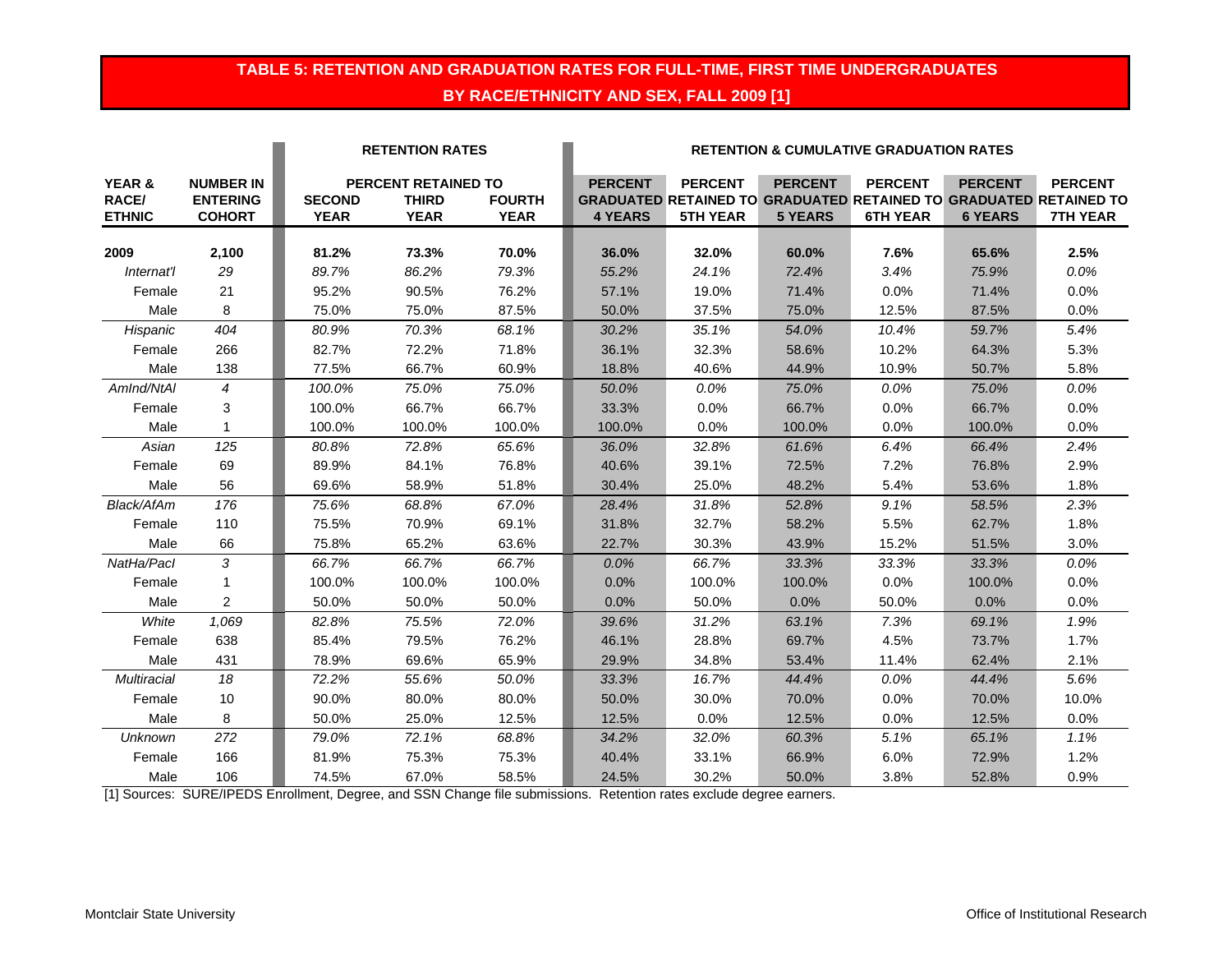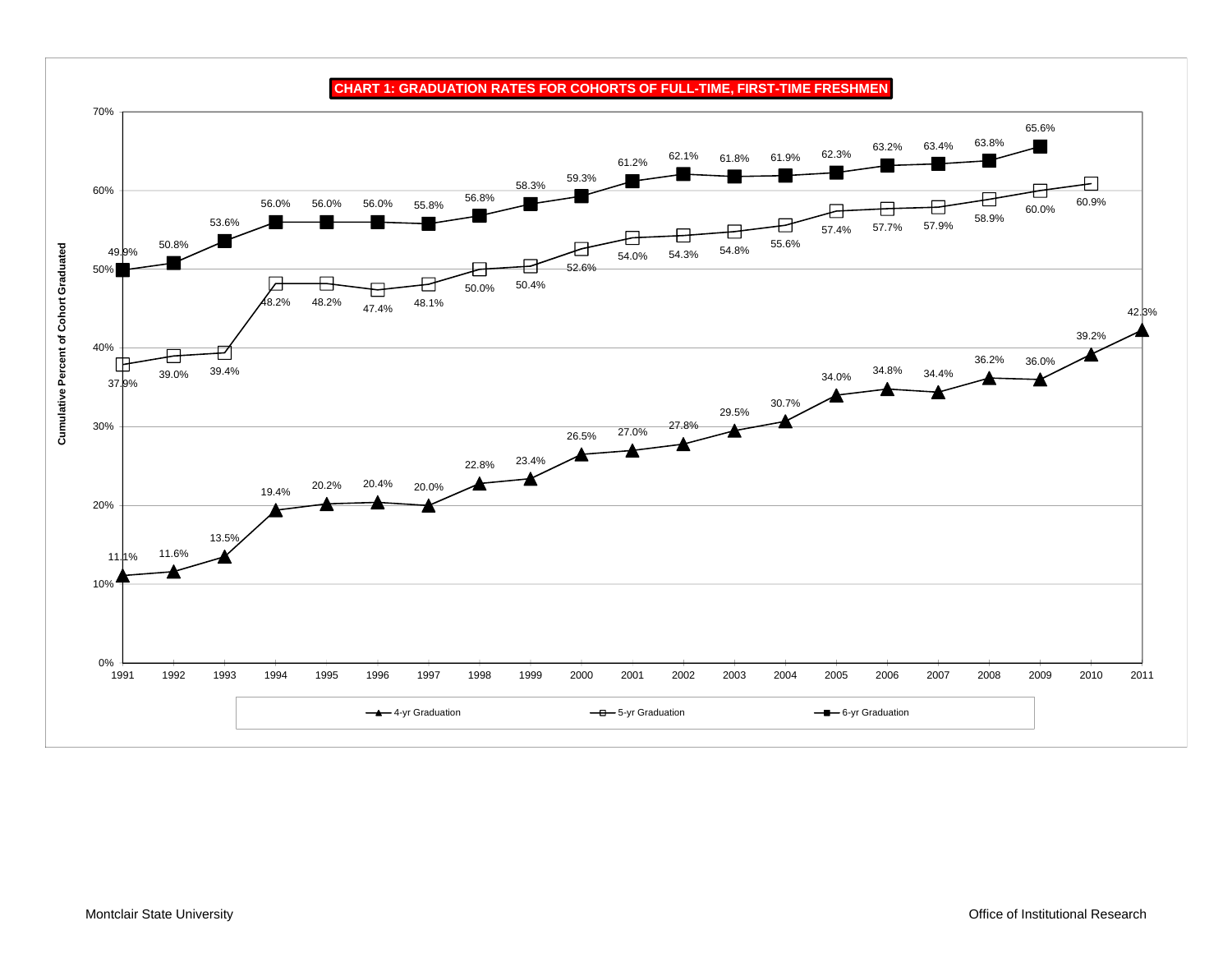#### **TABLE 6: LONG-TERM TRENDS IN GRADUATION RATES**

|            |                 |                 |                 |          | Completed Completed |
|------------|-----------------|-----------------|-----------------|----------|---------------------|
|            |                 |                 |                 | in Fifth | in Sixth            |
| Cohort     | 4-yr Graduation | 5-yr Graduation | 6-yr Graduation | Year     | Year                |
| 1991       | 11.1%           | 37.9%           | 49.9%           | 26.8%    | 12.0%               |
| 1992       | 11.6%           | 39.0%           | 50.8%           | 27.4%    | 11.8%               |
| 1993       | 13.5%           | 39.4%           | 53.6%           | 25.9%    | 14.2%               |
| 1994       | 19.4%           | 48.2%           | 56.0%           | 28.8%    | 7.8%                |
| 1995       | 20.2%           | 48.2%           | 56.0%           | 28.0%    | 7.8%                |
| 1996       | 20.4%           | 47.4%           | 56.0%           | 27.0%    | 8.6%                |
| 1997       | 20.0%           | 48.1%           | 55.8%           | 28.1%    | 7.7%                |
| 1998       | 22.8%           | 50.0%           | 56.8%           | 27.2%    | 6.8%                |
| 1999       | 23.4%           | 50.4%           | 58.3%           | 27.0%    | 7.9%                |
| 2000       | 26.5%           | 52.6%           | 59.3%           | 26.1%    | 6.7%                |
| 2001       | 27.0%           | 54.0%           | 61.2%           | 27.0%    | 7.2%                |
| 2002       | 27.8%           | 54.3%           | 62.1%           | 26.5%    | 7.8%                |
| 2003       | 29.5%           | 54.8%           | 61.8%           | 25.3%    | 7.0%                |
| 2004       | 30.7%           | 55.6%           | 61.9%           | 24.9%    | 6.3%                |
| 2005       | 34.0%           | 57.4%           | 62.3%           | 23.4%    | 4.9%                |
| 2006       | 34.8%           | 57.7%           | 63.2%           | 22.9%    | 5.5%                |
| 2007       | 34.4%           | 57.9%           | 63.4%           | 23.5%    | 5.5%                |
| 2008       | 36.2%           | 58.9%           | 63.8%           | 22.7%    | 4.9%                |
| 2009       | 36.0%           | 60.0%           | 65.6%           | 24.0%    | 5.6%                |
| 2010       | 39.2%           | 60.9%           |                 | 21.7%    |                     |
| 2011       | 42.3%           |                 |                 |          |                     |
| Average    | 26.7%           | 51.6%           | 58.8%           | 26.0%    | 7.7%                |
|            |                 |                 |                 |          |                     |
| Pct. Point |                 |                 |                 |          |                     |
| Change     | 31.20           | 21.00           | 13.50           | $-4.10$  | $-6.50$             |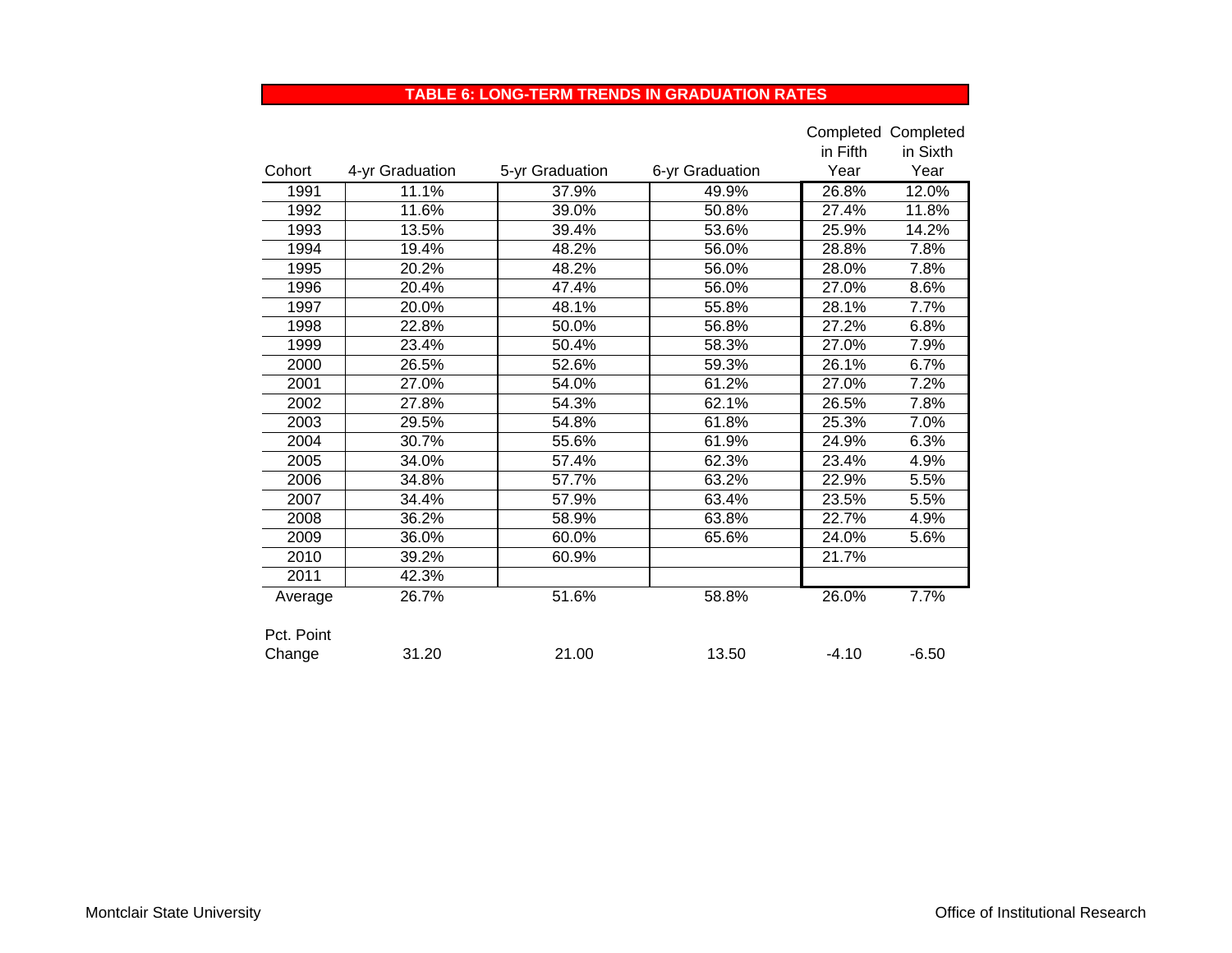**CHART 2: RETENTION RATES FOR COHORTS OF FULL-TIME, FIRST-TIME FRESHMEN**

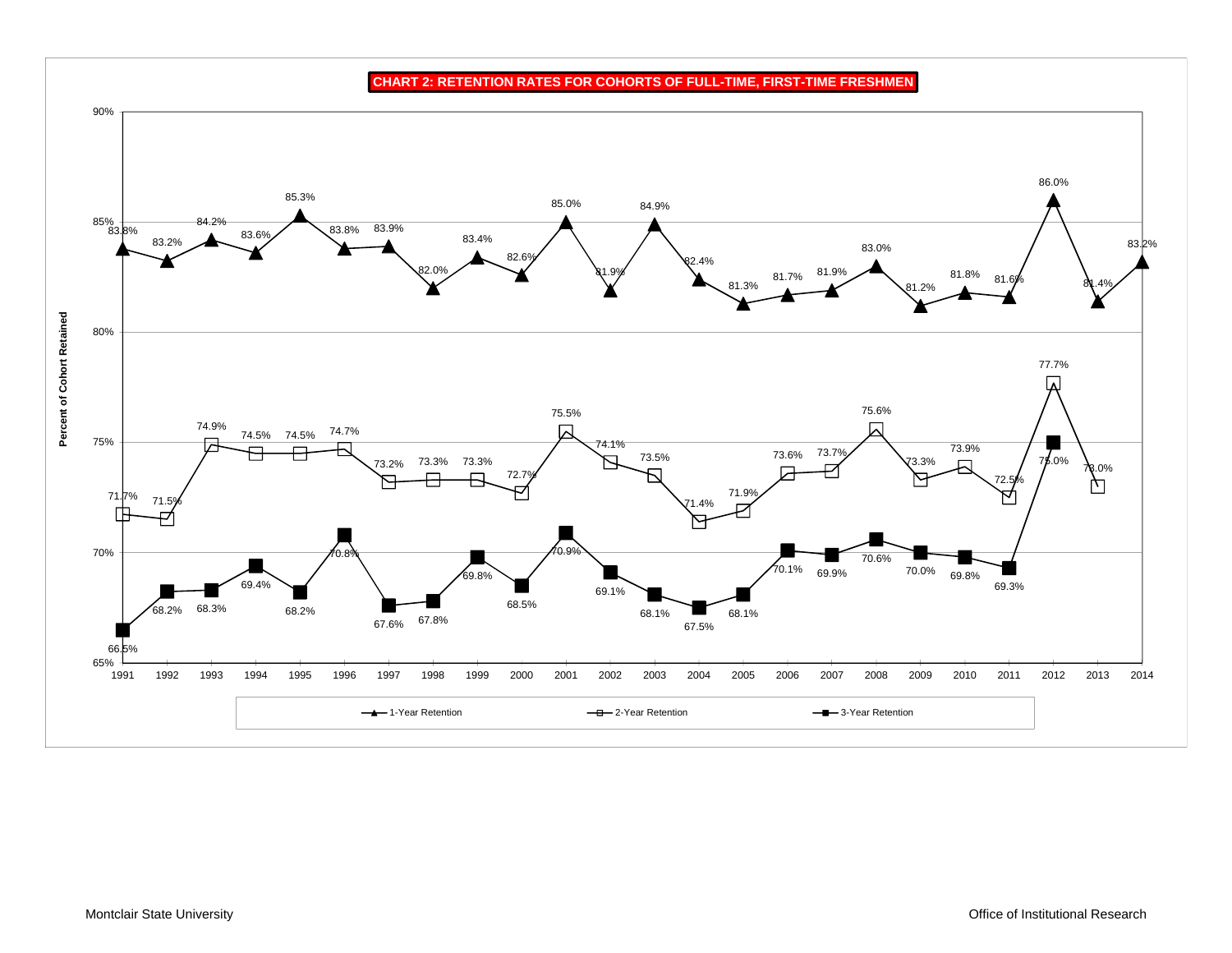|         | <b>First Semester</b> |                  |                  |                  | First Semester First Year Second Year Third Year |           |           |           |
|---------|-----------------------|------------------|------------------|------------------|--------------------------------------------------|-----------|-----------|-----------|
| Cohort  | Retention             | 1-Year Retention | 2-Year Retention | 3-Year Retention | Attrition                                        | Attrition | Attrition | Attrition |
| 1991    | <b>No</b>             | 83.8%            | 71.7%            | 66.5%            | <b>No</b>                                        | 16.2%     | 12.0%     | 5.3%      |
| 1992    | <b>Spring</b>         | 83.2%            | 71.5%            | 68.2%            | <b>Spring</b>                                    | 16.8%     | 11.7%     | 3.3%      |
| 1993    | <b>IPEDS</b>          | 84.2%            | 74.9%            | 68.3%            | <b>IPEDS</b>                                     | 15.8%     | 9.3%      | 6.6%      |
| 1994    | <b>Data</b>           | 83.6%            | 74.5%            | 69.4%            | <b>Data</b>                                      | 16.4%     | 9.1%      | 5.1%      |
| 1995    |                       | 85.3%            | 74.5%            | 68.2%            |                                                  | 14.7%     | 10.8%     | 6.3%      |
| 1996    | 94.4%                 | 83.8%            | 74.7%            | 70.8%            | 5.6%                                             | 16.2%     | 9.1%      | 3.9%      |
| 1997    | 95.1%                 | 83.9%            | 73.2%            | 67.6%            | 4.9%                                             | 16.1%     | 10.7%     | 5.6%      |
| 1998    | 94.0%                 | 82.0%            | 73.3%            | 67.8%            | 6.0%                                             | 18.0%     | 8.7%      | 5.5%      |
| 1999    | 95.1%                 | 83.4%            | 73.3%            | 69.8%            | 4.9%                                             | 16.6%     | 10.1%     | 3.5%      |
| 2000    | 94.6%                 | 82.6%            | 72.7%            | 68.5%            | 5.4%                                             | 17.4%     | 9.9%      | 4.2%      |
| 2001    | 94.6%                 | 85.0%            | 75.5%            | 70.9%            | 5.4%                                             | 15.0%     | 9.5%      | 4.6%      |
| 2002    | 94.2%                 | 81.9%            | 74.1%            | 69.1%            | 5.8%                                             | 18.1%     | 7.8%      | 5.0%      |
| 2003    | 93.5%                 | 84.9%            | 73.5%            | 68.1%            | 6.5%                                             | 15.1%     | 11.4%     | 5.4%      |
| 2004    | 94.0%                 | 82.4%            | 71.4%            | 67.5%            | 6.0%                                             | 17.6%     | 11.0%     | 3.9%      |
| 2005    | 94.7%                 | 81.3%            | 71.9%            | 68.1%            | 5.3%                                             | 18.7%     | 9.4%      | 3.8%      |
| 2006    | 93.4%                 | 81.7%            | 73.6%            | 70.1%            | 6.6%                                             | 18.3%     | 8.1%      | 3.5%      |
| 2007    | 94.0%                 | 81.9%            | 73.7%            | 69.9%            | 6.0%                                             | 18.1%     | 8.2%      | 3.8%      |
| 2008    | 94.5%                 | 83.0%            | 75.6%            | 70.6%            | 5.5%                                             | 17.0%     | 7.4%      | 5.0%      |
| 2009    | 94.4%                 | 81.2%            | 73.3%            | 70.0%            | 5.6%                                             | 18.8%     | 7.9%      | 3.3%      |
| 2010    | 93.8%                 | 81.8%            | 73.9%            | 69.8%            | 6.2%                                             | 18.2%     | 7.9%      | 4.1%      |
| 2011    | 93.6%                 | 81.6%            | 72.5%            | 69.3%            | 6.4%                                             | 18.4%     | 9.1%      | 3.2%      |
| 2012    | 95.5%                 | 86.0%            | 77.7%            | 75.0%            | 4.5%                                             | 14.0%     | 8.3%      | 2.7%      |
| 2013    | 95.4%                 | 81.4%            | 73.0%            |                  | 4.6%                                             | 18.6%     | 8.4%      |           |
| 2014    | 94.1%                 | 83.2%            |                  |                  | 5.9%                                             | 16.8%     |           |           |
| 2015    | 92.3%                 |                  |                  |                  | 7.7%                                             |           |           |           |
| Average | 94.3%                 | 83.0%            | 73.7%            | 69.3%            | 5.7%                                             | 17.0%     | 9.4%      | 4.4%      |

#### **TABLE 7: LONG-TERM TRENDS IN RETENTION AND ATTRITION**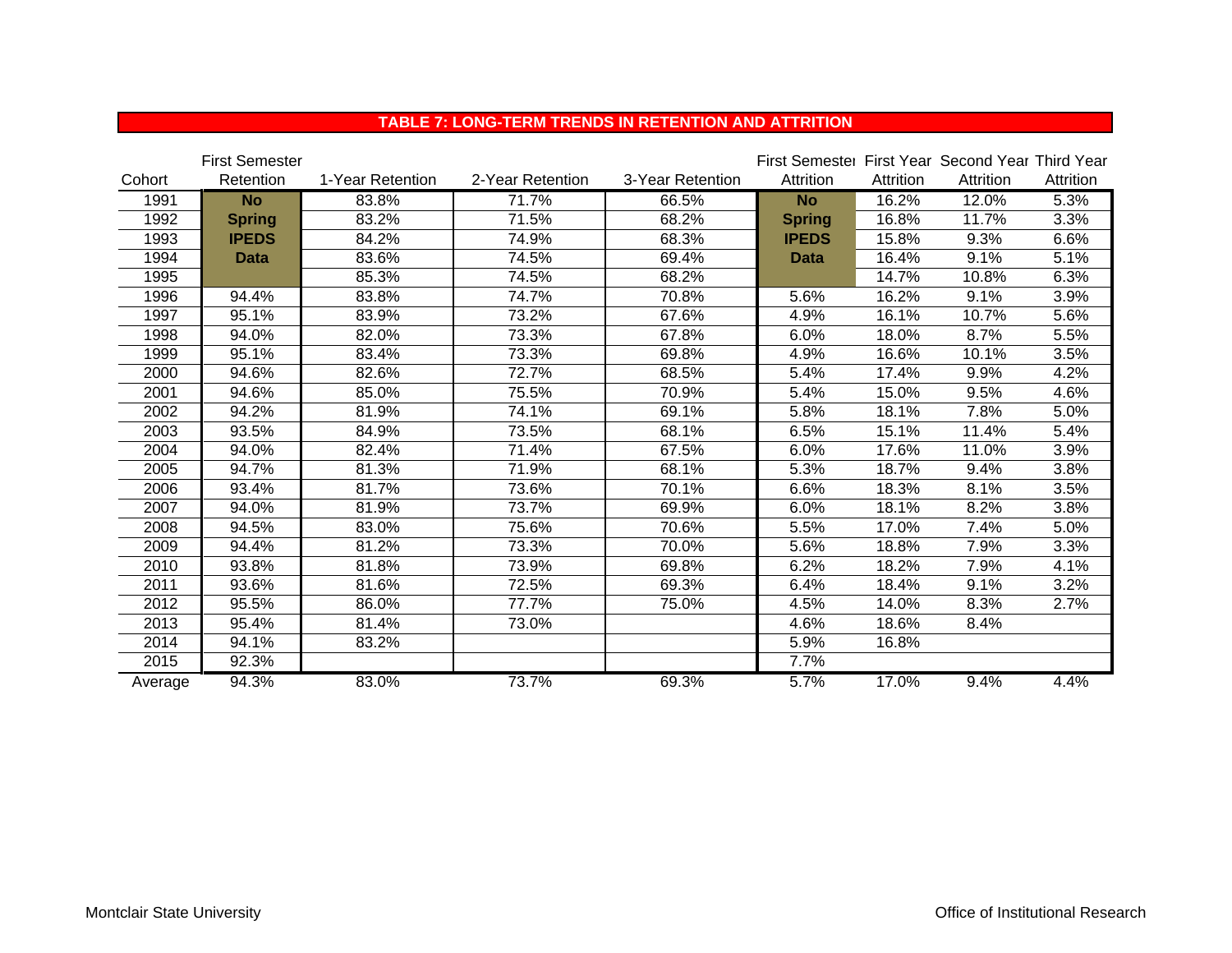|         |                                   |                                   |                                  | TABLE 8: 200% GRADUATION RATES     |                                    |                                 |                                |
|---------|-----------------------------------|-----------------------------------|----------------------------------|------------------------------------|------------------------------------|---------------------------------|--------------------------------|
| Cohort  | Four-year<br>Graduation<br>(100%) | Five-year<br>Graduation<br>(125%) | Six-year<br>Graduation<br>(150%) | Seven-year<br>Graduation<br>(175%) | Eight-year<br>Graduation<br>(200%) | Completed<br>in Seventh<br>Year | Completed<br>in Eighth<br>Year |
| 1998    | 22.8%                             | 50.0%                             | 56.8%                            | 59.5%                              | 60.7%                              | 2.7%                            | 1.2%                           |
| 1999    | 23.4%                             | 50.4%                             | 58.3%                            | 61.5%                              | 62.3%                              | 3.2%                            | 0.8%                           |
| 2000    | 26.5%                             | 52.6%                             | 59.3%                            | 61.0%                              | 62.5%                              | 1.7%                            | 1.5%                           |
| 2001    | 27.0%                             | 54.0%                             | 61.2%                            | 63.8%                              | 64.8%                              | 2.6%                            | 1.0%                           |
| 2002    | 27.8%                             | 54.3%                             | 62.1%                            | 63.9%                              | 64.6%                              | 1.8%                            | 0.6%                           |
| 2003    | 29.5%                             | 54.8%                             | 61.8%                            | 63.4%                              | 64.4%                              | 1.6%                            | 1.0%                           |
| 2004    | 30.7%                             | 55.6%                             | 61.9%                            | 63.8%                              | 64.8%                              | 1.9%                            | 1.0%                           |
| 2005    | 34.0%                             | 57.4%                             | 62.3%                            | 63.8%                              | 64.5%                              | 1.5%                            | 0.7%                           |
| 2006    | 34.8%                             | 57.7%                             | 63.2%                            | 64.7%                              | 65.6%                              | 1.5%                            | 0.8%                           |
| 2007    | 34.4%                             | 57.9%                             | 63.4%                            | 65.6%                              | 66.2%                              | 2.2%                            | 0.6%                           |
| Average | 29.1%                             | 54.5%                             | 61.0%                            | 63.1%                              | 64.0%                              | 2.1%                            | 0.9%                           |

#### **TABLE 8: 200% GRADUATION RATES**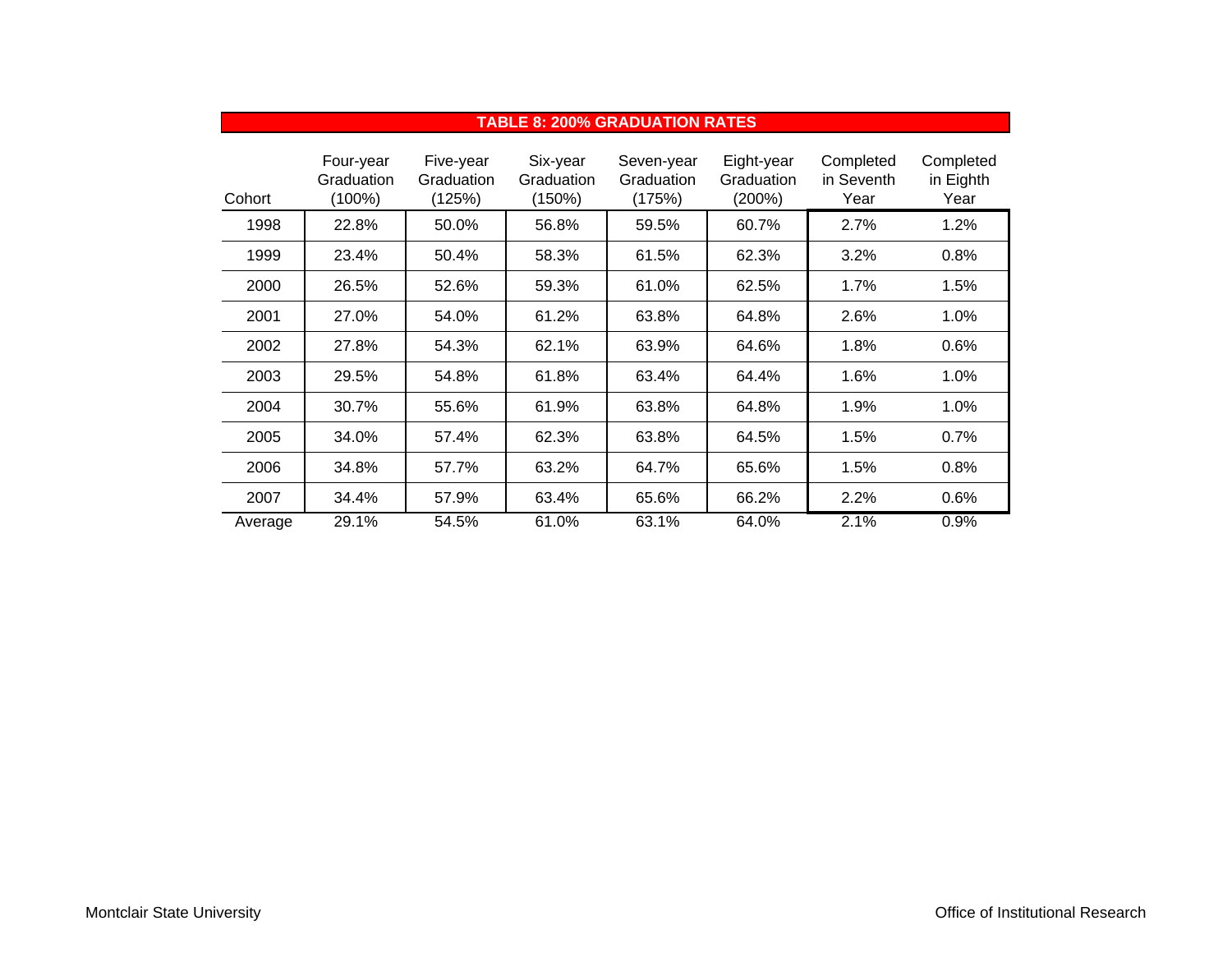### **TABLE 9: RETENTION AND GRADUATION RATES FOR THE FULL-TIME, FIRST TIME FRESHMAN COHORT ENTERING IN FALL 2009, BY SAT SCORES [1]**

|                                                 |                                                      |                              | <b>RETENTION RATES</b>                                    |                              |                                                | <b>CUMULATIVE GRADUATION RATES</b>                   |                                                      |
|-------------------------------------------------|------------------------------------------------------|------------------------------|-----------------------------------------------------------|------------------------------|------------------------------------------------|------------------------------------------------------|------------------------------------------------------|
| <b>YEAR &amp;</b><br><b>SAT</b><br><b>RANGE</b> | <b>NUMBER IN</b><br><b>ENTERING</b><br><b>COHORT</b> | <b>SECOND</b><br><b>YEAR</b> | <b>PERCENT RETAINED TO</b><br><b>THIRD</b><br><b>YEAR</b> | <b>FOURTH</b><br><b>YEAR</b> | <b>PERCENT</b><br><b>GRADUATED</b><br>≤4 YEARS | <b>PERCENT</b><br><b>GRADUATED</b><br><b>5 YEARS</b> | <b>PERCENT</b><br><b>GRADUATED</b><br><b>6 YEARS</b> |
| 2009<br>Math                                    | 2,100                                                | 81.2%                        | 73.3%                                                     | 70.0%                        | 36.0%                                          | 60.0%                                                | 65.6%                                                |
| 700-800                                         | 23                                                   | 78.3%                        | 78.3%                                                     | 60.9%                        | 43.5%                                          | 56.5%                                                | 65.2%                                                |
| 600-690                                         | 210                                                  | 81.9%                        | 75.2%                                                     | 71.4%                        | 40.5%                                          | 62.9%                                                | 68.6%                                                |
| 500-590                                         | 852                                                  | 79.5%                        | 71.4%                                                     | 67.3%                        | 36.7%                                          | 59.9%                                                | 63.8%                                                |
| 400-490                                         | 894                                                  | 83.0%                        | 74.7%                                                     | 72.3%                        | 34.0%                                          | 59.8%                                                | 66.9%                                                |
| 300-390                                         | 80                                                   | 82.5%                        | 70.0%                                                     | 72.5%                        | 33.8%                                          | 57.5%                                                | 63.8%                                                |
| 200-290                                         | $\mathbf 1$                                          | 100.0%                       | 100.0%                                                    | 0.0%                         | 0.0%                                           | 0.0%                                                 | $0.0\%$                                              |
| Missing                                         | 40                                                   | 75.0%                        | 75.0%                                                     | 70.0%                        | 45.0%                                          | 60.0%                                                | 62.5%                                                |
| <b>Critical Reading</b>                         |                                                      |                              |                                                           |                              |                                                |                                                      |                                                      |
| 700-800                                         | 19                                                   | 89.5%                        | 84.2%                                                     | 78.9%                        | 52.6%                                          | 68.4%                                                | 78.9%                                                |
| 600-690                                         | 192                                                  | 83.3%                        | 73.4%                                                     | 68.8%                        | 45.3%                                          | 61.5%                                                | 65.6%                                                |
| 500-590                                         | 736                                                  | 78.9%                        | 72.8%                                                     | 69.0%                        | 37.8%                                          | 60.7%                                                | 64.8%                                                |
| 400-490                                         | 959                                                  | 83.7%                        | 74.2%                                                     | 71.7%                        | 34.1%                                          | 61.1%                                                | 67.4%                                                |
| 300-390                                         | 151                                                  | 74.8%                        | 67.5%                                                     | 63.6%                        | 23.8%                                          | 47.0%                                                | 57.0%                                                |
| 200-290                                         | 3                                                    | 66.7%                        | 66.7%                                                     | 66.7%                        | 33.3%                                          | 33.3%                                                | 66.7%                                                |
| Missing                                         | 40                                                   | 75.0%                        | 75.0%                                                     | 70.0%                        | 45.0%                                          | 60.0%                                                | 62.5%                                                |
| Writing                                         |                                                      |                              |                                                           |                              |                                                |                                                      |                                                      |
| 700-800                                         | 22                                                   | 90.9%                        | 90.9%                                                     | 86.4%                        | 54.5%                                          | 72.7%                                                | 81.8%                                                |
| 600-690                                         | 208                                                  | 82.7%                        | 76.0%                                                     | 71.6%                        | 50.5%                                          | 67.3%                                                | 70.7%                                                |
| 500-590                                         | 799                                                  | 81.9%                        | 72.5%                                                     | 68.2%                        | 37.3%                                          | 61.2%                                                | 65.1%                                                |
| 400-490                                         | 863                                                  | 81.7%                        | 74.6%                                                     | 72.5%                        | 33.3%                                          | 59.4%                                                | 66.5%                                                |
| 300-390                                         | 154                                                  | 74.7%                        | 64.3%                                                     | 61.0%                        | 20.8%                                          | 46.1%                                                | 54.5%                                                |
| 200-290                                         | 5                                                    | 80.0%                        | 80.0%                                                     | 80.0%                        | 20.0%                                          | 40.0%                                                | 80.0%                                                |
| Missing                                         | 49                                                   | 73.5%                        | 71.4%                                                     | 65.3%                        | 44.9%                                          | 59.2%                                                | 61.2%                                                |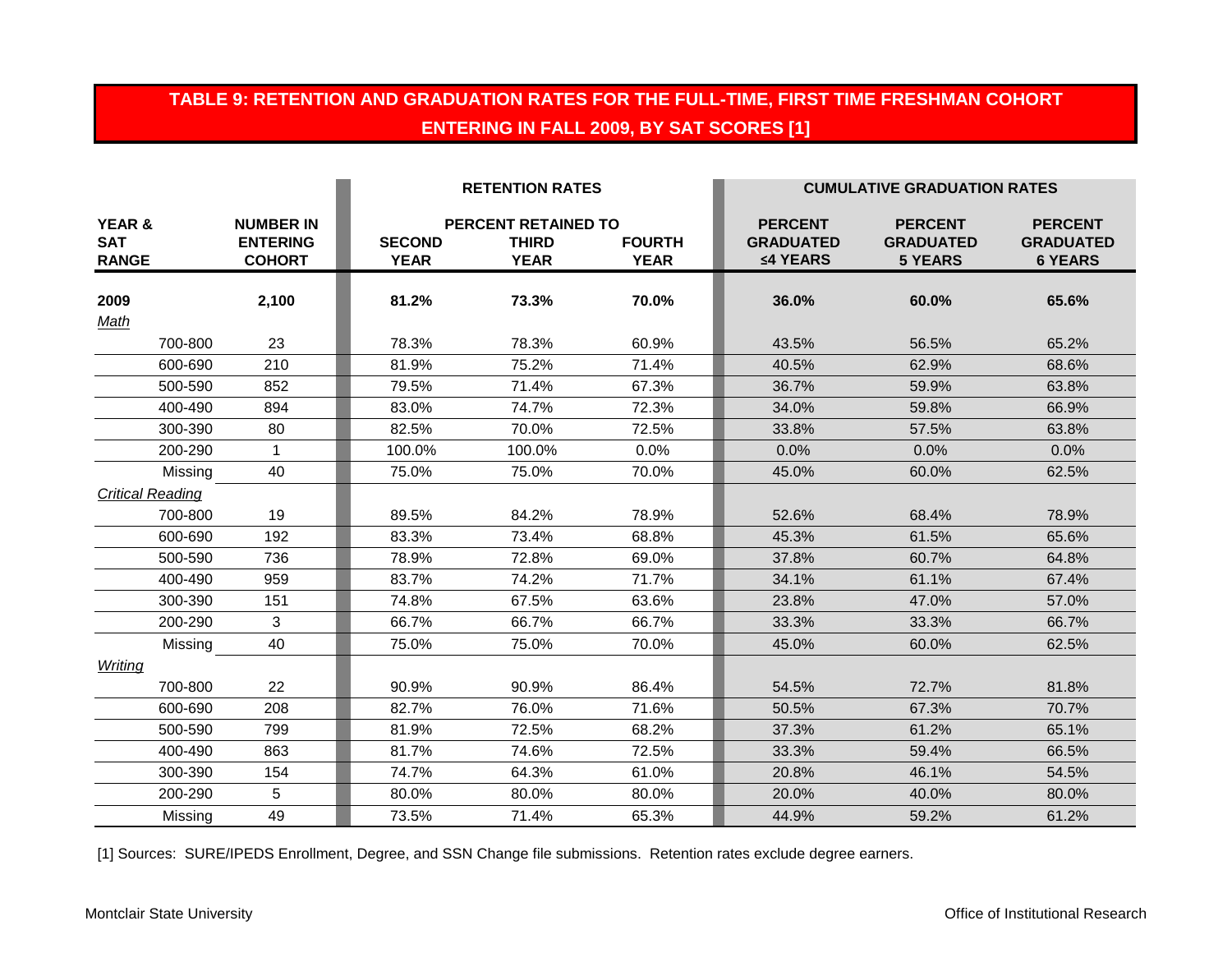### **TABLE 10: MEANS COMPARISONS: COMPLETERS VS. NON-COMPLETERS**

| 2009 Entering First-time Cohort |            | Means          |            | Statistical  |
|---------------------------------|------------|----------------|------------|--------------|
| <b>Academic Measures</b>        | Completers | Non-Completers | Difference | Significance |
| <b>SAT-Mathematics</b>          | 507        | 506            |            |              |
| SAT-Verbal                      | 495        | 492            |            |              |
| SAT-Combined (2 tests)          | 1002       | 998            |            |              |
| <b>SAT-Written</b>              | 502        | 494            | 8          |              |
| SAT-Combined (3 tests)          | 1505       | 1492           | 13         |              |
| <b>High School GPA</b>          | 3.22       | 3.07           | 0.15       | ***          |
| High School Rank                | 70         | 63             |            | ***          |

\* T-tests: group means; 2-tailed, equal variance assumed, p≤0.05

\*\* T-tests: group means; 2-tailed, equal variance assumed, p≤0.01

\*\*\* T-tests: group means; 2-tailed, equal variance assumed, p≤0.001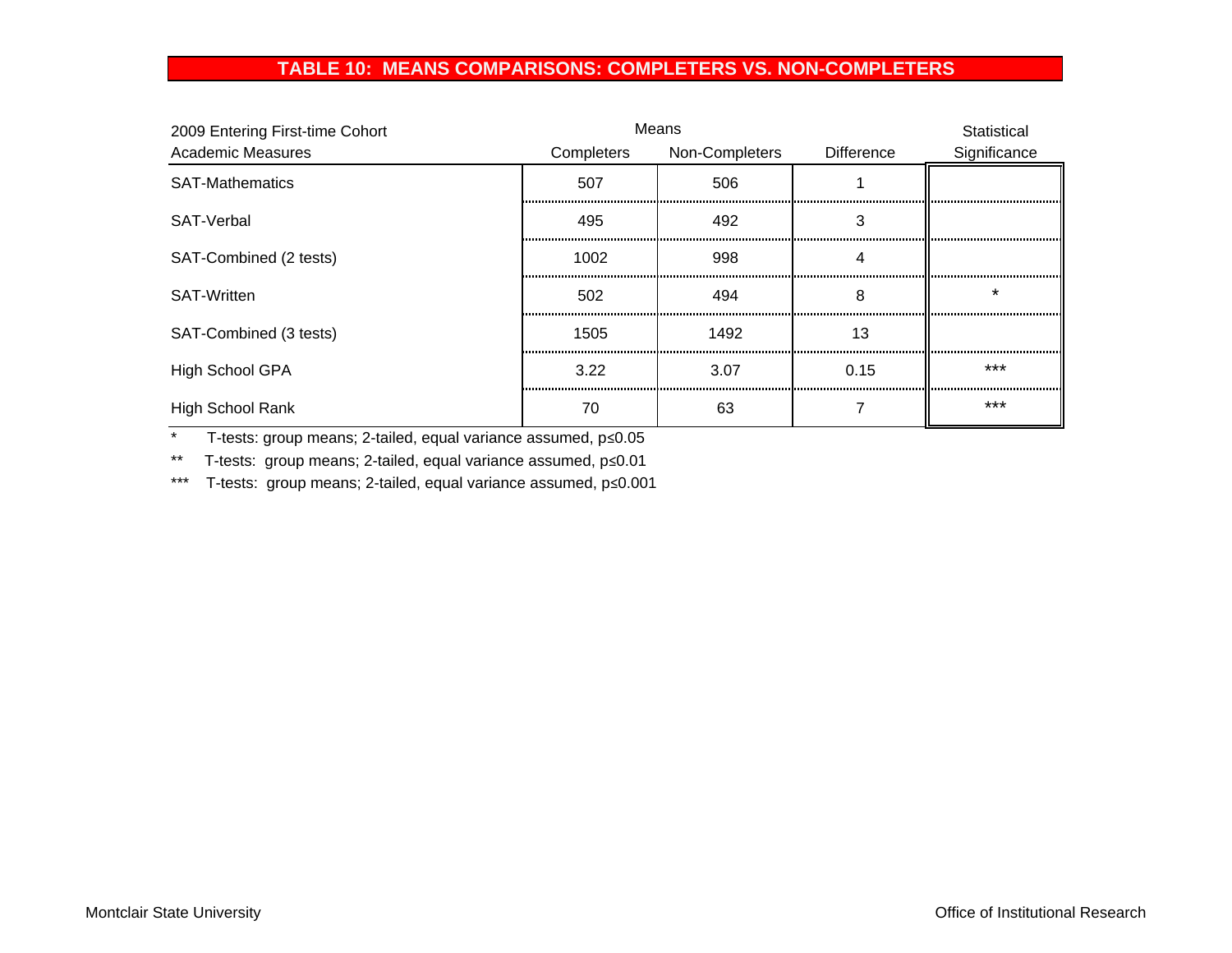### **TABLE 11: SIX-YEAR GRADUATION RATES FOR FULL-TIME, FIRST TIME FRESHMAN COHORTS FOR STUDENTS RECEIVING FEDERAL AND STATE TUITION GRANTS, FALL 2005 TO FALL 2009**

P.

|                                    | <b>NUMBER IN</b> | <b>NUMBER</b>     | <b>PERCENT</b>   |
|------------------------------------|------------------|-------------------|------------------|
| <b>FEDERAL PELL GRANT</b>          | <b>ENTERING</b>  | <b>GRADUATED</b>  | <b>GRADUATED</b> |
| <b>AWARD STATUS</b>                | <b>COHORT</b>    | <b>IN 6 YEARS</b> | <b>6 YEARS</b>   |
| 2005                               | 1,868            | 1,164             | 62.3%            |
| <b>Received Federal PELL Grant</b> | 497              | 285               | 57.3%            |
| Did Not Receive Federal PELL Grant | 1,371            | 879               | 64.1%            |
| 2006                               | 2,017            | 1,275             | 63.2%            |
| Received Federal PELL Grant        | 514              | 309               | 60.1%            |
| Did Not Receive Federal PELL Grant | 1,503            | 966               | 64.3%            |
| 2007                               | 2,068            | 1,311             | 63.4%            |
| <b>Received Federal PELL Grant</b> | 568              | 343               | 60.4%            |
| Did Not Receive Federal PELL Grant | 1,500            | 968               | 64.5%            |
| 2008                               | 2,257            | 1,440             | 63.8%            |
| Received Federal PELL Grant        | 613              | 375               | 61.2%            |
| Did Not Receive Federal PELL Grant | 1,644            | 1,065             | 64.8%            |
| 2009                               | 2,100            | 1,377             | 65.6%            |
| Received Federal PELL Grant        | 701              | 439               | 62.6%            |
| Did Not Receive Federal PELL Grant | 1,399            | 938               | 67.0%            |

#### **CUMULATIVE SIX-YEAR GRADUATION RATE**

|                                                                                            | <b>NUMBER IN</b><br><b>ENTERING</b><br><b>COHORT</b> | <b>CUMULATIVE SIX-YEAR GRADUATION RATE</b>             |                                                      |
|--------------------------------------------------------------------------------------------|------------------------------------------------------|--------------------------------------------------------|------------------------------------------------------|
| <b>STATE OF NEW JERSEY</b><br><b>TUITION ASSISTANCE GRANT (TAG)</b><br><b>AWARD STATUS</b> |                                                      | <b>NUMBER</b><br><b>GRADUATED</b><br><b>IN 6 YEARS</b> | <b>PERCENT</b><br><b>GRADUATED</b><br><b>6 YEARS</b> |
|                                                                                            |                                                      |                                                        |                                                      |
| Received NJ TAG Grant                                                                      | 628                                                  | 397                                                    | 63.2%                                                |
| Did Not Receive NJ TAG Grant                                                               | 1.629                                                | 1.043                                                  | 64.0%                                                |
| 2009                                                                                       | 2,100                                                | 1,377                                                  | 65.6%                                                |
| Received NJ TAG Grant                                                                      | 641                                                  | 410                                                    | 64.0%                                                |
| Did Not Receive NJ TAG Grant                                                               | 1.459                                                | 967                                                    | 66.3%                                                |

**College**